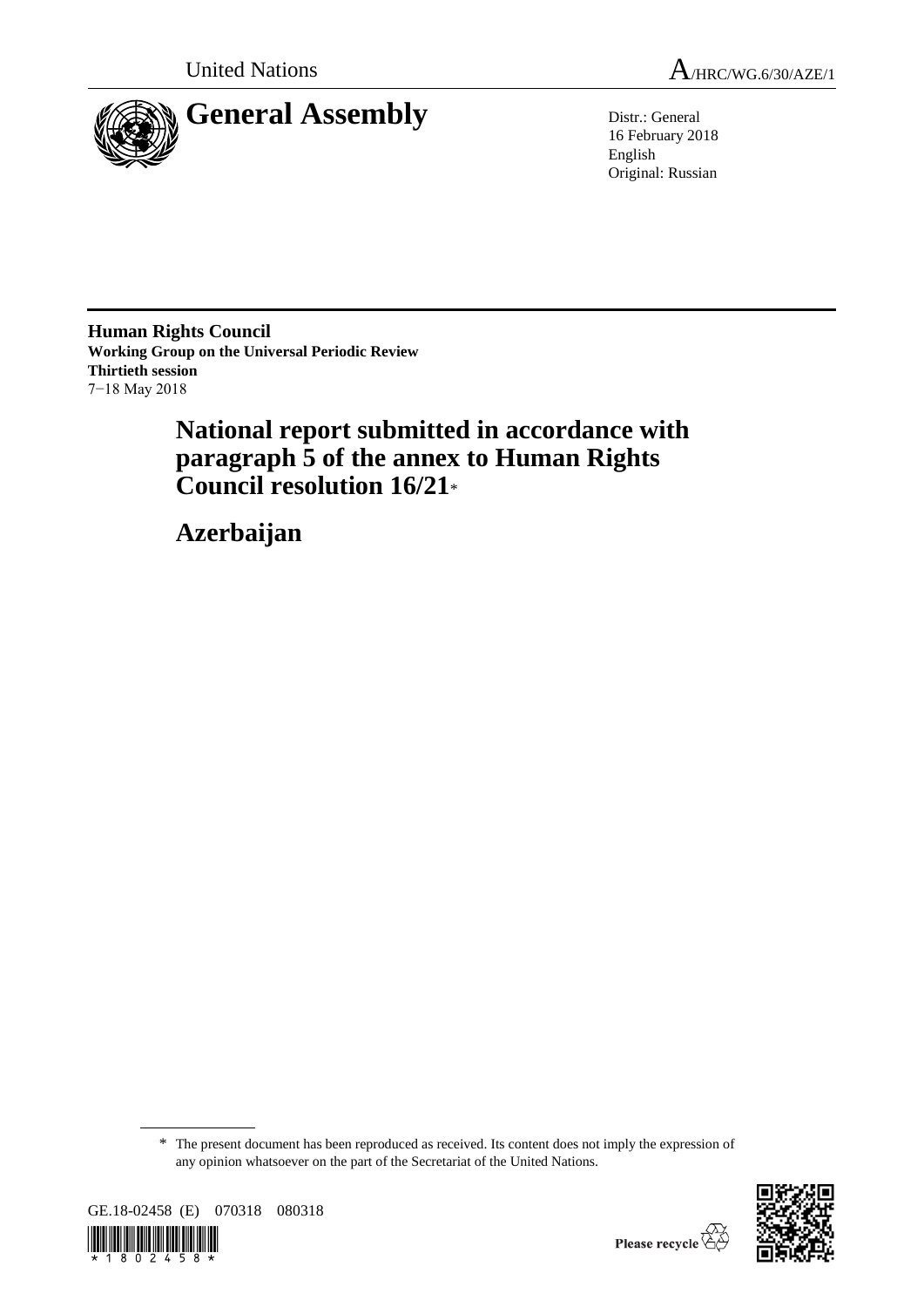# **I. Preparation of the report**

1. A working group consisting of representatives of government bodies and the Presidential Council on State Support for NGOs was set up pursuant to a Presidential Order of 6 September 2017 to prepare the third national report of Azerbaijan in the framework of the universal periodic review mechanism. The Order also provided for representatives of the Office of the Procurator General and the Office of the Commissioner for Human Rights (the Ombudsman) to take part in the work of the working group. The Ministry of Foreign Affairs coordinated preparation of the report.

2. In conformity with decision No. 17/119 of the United Nations Human Rights Council on follow-up to resolution 16/21 of the Human Rights Council on the universal periodic review, the third national report contains information on the implementation of the recommendations accepted during the second review, as well as on recent achievements in the promotion and protection of human rights in the country.

3. In 2016, an interim report on implementation of the recommendations accepted during the country's second review cycle under the universal periodic review mechanism was submitted to the Office of the United Nations High Commissioner for Human Rights.

4. The draft of the third national report was posted on the Ministry of Foreign Affairs website for comment from civil society and NGOs.

# **II. Measures taken in the area of human rights and implementation of recommendations**

## **Cooperation with international human rights mechanisms**

5. In 2013, Azerbaijan extended a standing invitation to all the special procedures of the Human Rights Council.

- 6. The following visits have taken place in the past four years:
	- 26 November–5 December 2013: visit of the Special Rapporteur on violence against women, its causes and consequences
	- 19–24 May 2014: visit of the Special Rapporteur on the human rights of internally displaced persons
	- 16–24 April 2015: visit of a delegation from the Subcommittee on Prevention of Torture
	- 16–25 May 2016: visit of the Working Group on Arbitrary Detention
	- 14–22 September 2016: visit of the Special Rapporteur on the situation of human rights defenders
	- 29 March–8 April 2016: visit of the European Committee for the Prevention of Torture and Inhuman or Degrading Treatment or Punishment
	- 3–7 July 2017: visit of the Advisory Committee on the Council of Europe Framework Convention for the Protection of National Minorities
	- It had been agreed that the Special Rapporteur on the human rights to safe drinking water and sanitation would visit the country in February 2015; at the request of the Rapporteur, the visit was cancelled owing to the tight schedule
	- The Azerbaijani side proposed that the Special Rapporteur on the rights to freedom of peaceful assembly and of association should visit the country in November– December 2016; the visit was postponed at the request of the Rapporteur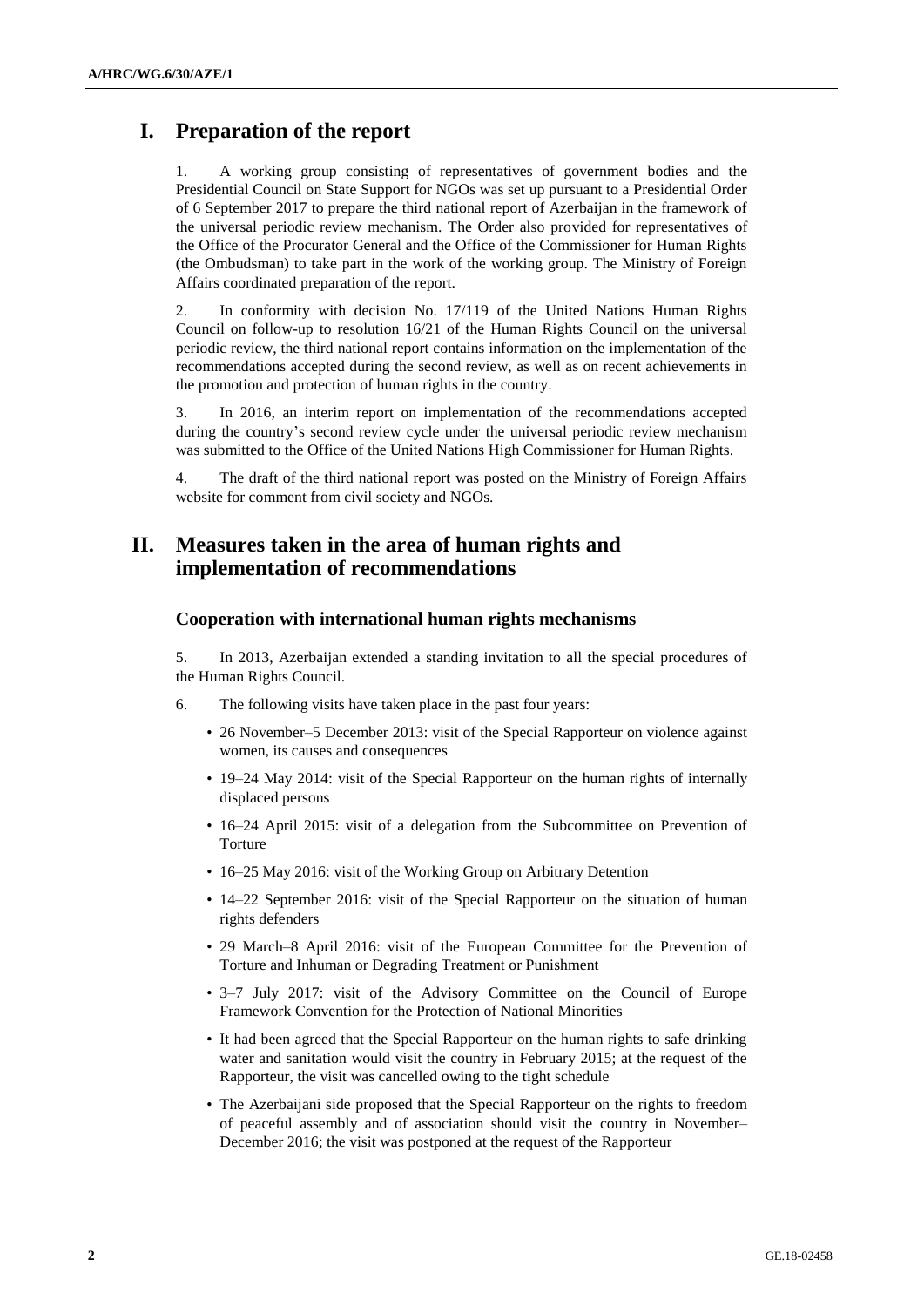7. The Government of Azerbaijan has submitted the following reports over the past four years:

- In 2013, it submitted its fifth periodic report on implementation of the Convention on the Elimination of All Forms of Discrimination against Women, which was considered in 2015
- In 2014, it submitted its fourth periodic report on implementation of the Convention against Torture and Other Cruel, Inhuman or Degrading Treatment or Punishment, which was considered in 2015
- In 2014, it submitted its combined seventh to ninth periodic reports on implementation of the International Convention on the Elimination of All Forms of Racial Discrimination, which were considered in 2016
- In 2014, it submitted its fourth periodic report on implementation of the International Covenant on Civil and Political Rights, which was considered in 2016
- In 2016, it submitted its fourth periodic report on implementation of the Framework Convention for the Protection of National Minorities to the Council of Europe
- In 2017, the Government of Azerbaijan submitted an updated common core document to the Office of the United Nations High Commissioner for Human Rights
- Azerbaijan submits annual reports on implementation of the European Social Charter of the Council of Europe

8. On 6 June 2017, in a statement to the Human Rights Council at its thirty-fifth session, the United Nations High Commissioner for Human Rights named Azerbaijan as one of the 34 countries that had fulfilled their reporting obligations to the United Nations treaty bodies in a timely manner.

## **Participation in international human rights treaties**

9. Since the second review cycle, Azerbaijan has ratified the following international conventions:

- Protocol No. 15 amending the Convention for the Protection of Human Rights and Fundamental Freedoms
- The Third Additional Protocol to the European Convention on Extradition
- The Protocol amending the Convention on Mutual Administrative Assistance in Tax Matters
- The Council of Europe Convention on the Prevention of Terrorism
- The Additional Protocol to the Criminal Law Convention on Corruption

10. As regards the accession of the Republic of Azerbaijan to the Optional Protocol to the Convention on the Rights of the Child on a communications procedure and the International Convention for the Protection of All Persons from Enforced Disappearance, further internal coordination is required.

11. Azerbaijan is not a party to the Rome Statute of the International Criminal Court, but understands that the protection of civilians, respect for human rights and humanitarian law and the fight against impunity for international crimes contribute to the maintenance of international peace and security and thus are the responsibility of the international community as a whole.

12. For that reason, the Republic of Azerbaijan was represented at the United Nations Diplomatic Conference of Plenipotentiaries on the Establishment of an International Criminal Court, held from 15 June to 17 July 1998 in Rome, and participated in the adoption of the Final Act of the Conference. Azerbaijan continues to observe the activities of the International Criminal Court and is studying thoroughly the possibility of adopting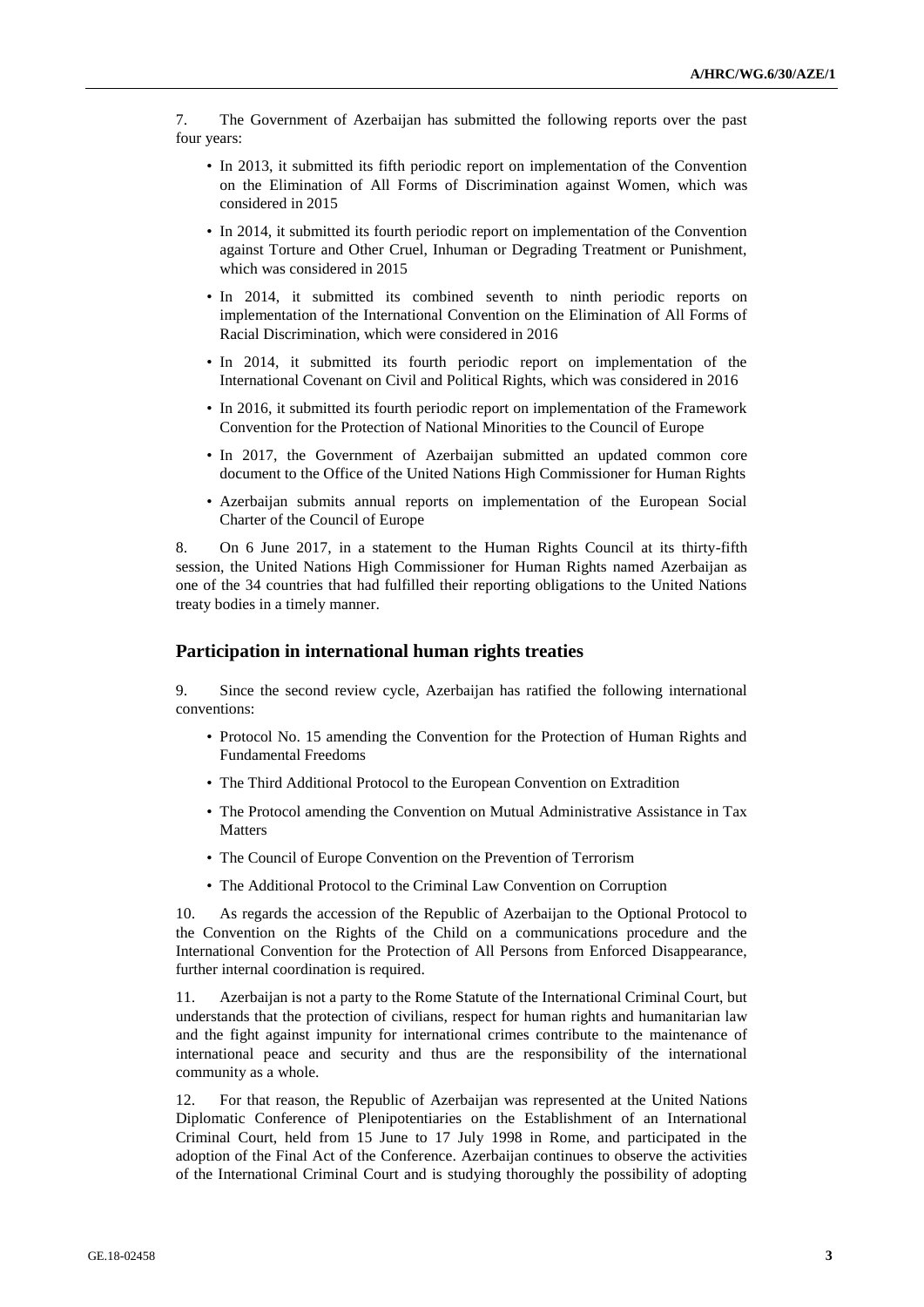legal mechanisms for effective cooperation with the Court, to facilitate implementation of the obligations incumbent on the States parties to the Rome Statute.

13. Act No. 146IIIQ on the accession of the Republic of Azerbaijan to the Convention against Discrimination in Education was adopted on 2 October 2006.

## **Improvement of national legislation**

14. Azerbaijan is committed to the principles of the universality, interdependence and indivisibility of all human rights and fundamental freedoms. With the country's international commitments in mind, national legislation is constantly being improved and brought into line with international standards, including with regard to the protection of fundamental human rights and freedoms. The recommendations of the relevant United Nations mechanisms are also taken into account in the process of improving legislation.

15. The following laws and regulations were adopted during the reporting period with the aim of bringing the country's legislation into line with its international obligations:

- The Migration Code (2 July 2013)
- The Code of Administrative Offences (1 March 2016)
- The Mandatory Childhood Health Checks Act (5 March 2013)
- The Act on Business Inspection Procedure and Protection of Business Interests (2 July 2013)
- The Public Participation Act (22 November 2013)
- The Ethical Behaviour of Municipal Employees Act (28 April 2015)
- The Citizens Appeals Act (30 September 2015)
- The Religious Extremism Act (4 December 2015)
- The Preschool Education Act (14 April 2017)
- The Unemployment Insurance Act (30 June 2017)

16. Following a referendum held on 26 September 2016, the Constitution was amended to provide more robust protection for human rights and fundamental freedoms, to establish effective and flexible governance mechanisms and to ensure the effectiveness of the economic reforms implemented.

17. Specifically, the changes included guarantees of protection and respect for human dignity, the prohibition of any abuse of rights, the protection of personal information, the right to fair treatment by public authorities in order to exclude arbitrariness, the civil liability of the State and public servants for harm caused to human rights and freedoms, the right of every individual to an impartial hearing in administrative and judicial review, as well as the possibility of recourse to the courts in respect of the acts or omissions of public authorities, political parties, legal entities, municipalities and public officials.

18. It should be noted that the National Plan of Action for More Effective Protection of Human Rights and Freedoms in the Republic of Azerbaijan remains an integral part of the continued activities related to protecting human rights and freedoms in the country and includes, inter alia, improvements to the legislative and regulatory framework.

19. Under the presidential order approving the Plan, the executive authorities were requested, and the courts and the Office of the Procurator General were recommended, when applying the regulations, to step up their monitoring of compliance with national legislation in the area of human rights protection.

20. The Commissioner for Human Rights (the Ombudsman) coordinates the implementation of the Plan. The Office of the Ombudsman also continues to function as a mechanism for monitoring the protection of human rights and freedoms in the country. The Ombudsman prepares an annual report on the situation of human rights and freedoms and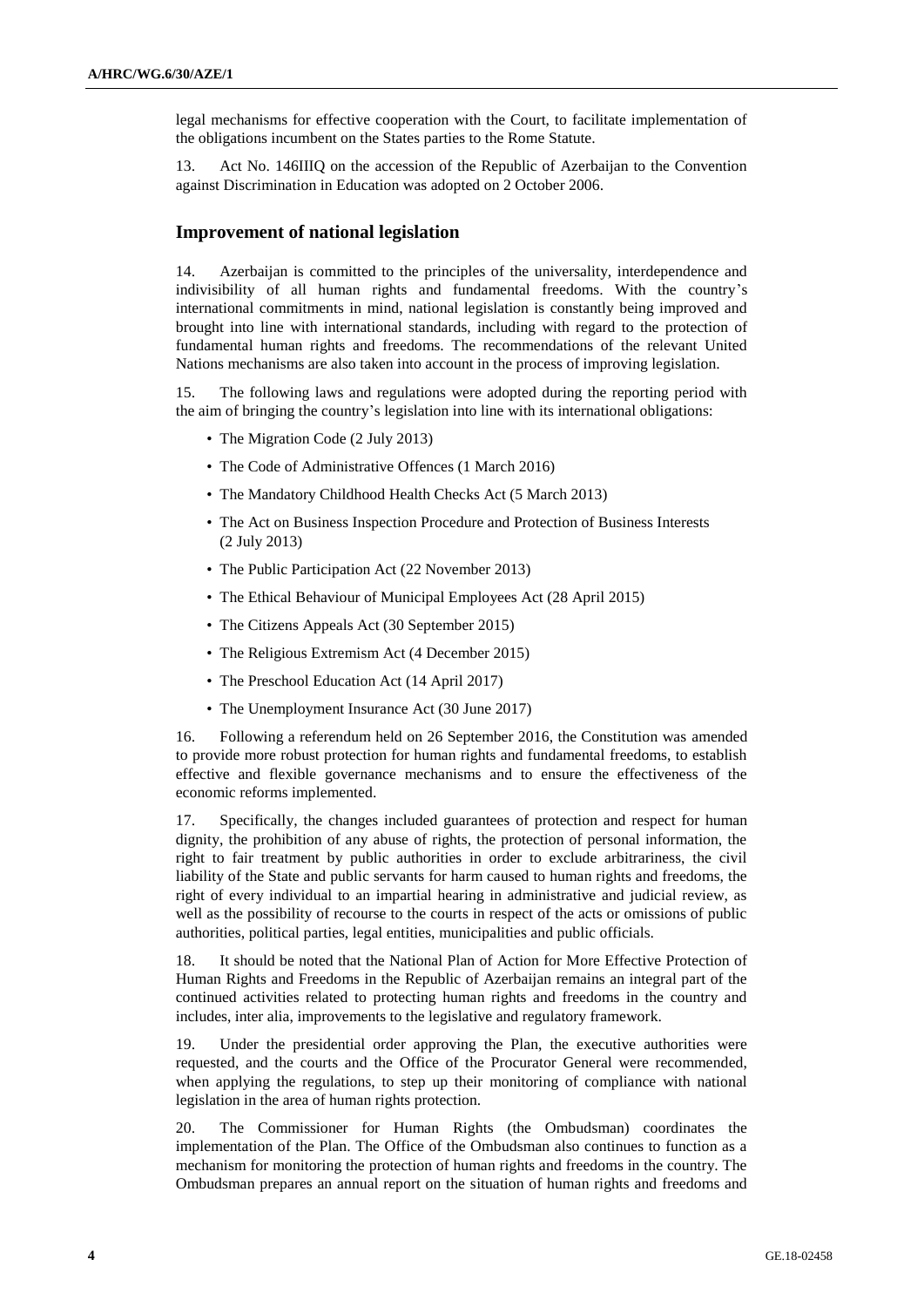submits it to the President. The report is also submitted to the Milli Mejlis, the National Assembly.

21. In order to coordinate activities aimed at guaranteeing the rights and freedoms of different categories of the population, the Office of the Ombudsman has a number of specialized advisers working on the rights of prisoners, of refugees and internally displaced persons, of elderly persons, of persons with disabilities, of children, of women and of members of the armed forces, and on combating torture and corruption. The specialized advisers regularly examine national legislation and international legal instruments pertaining to their areas of activities and prepare relevant proposals and plans of action.

## **Raising human rights awareness, training and education**

22. Azerbaijan continues to implement measures to provide professional training and education for public officials, staff of the courts, the Office of the Procurator General and the Office of the Ombudsman, and municipal employees.

23. Under the Council of Europe Action Plan for Azerbaijan 2014–2016, the Academy of Justice, together with the Council of Europe and the European Union, has successfully implemented projects on: Support for Increased Efficiency of the Courts, Improved Training of Judges and Judicial Self-governance in Azerbaijan; and Application of the European Convention on Human Rights and the case law of the European Court of Human Rights in Azerbaijan.

24. In October 2016, the Academy of Justice and the Prison Service, together with the International Committee of the Red Cross (ICRC), held training sessions on the updated Standard Minimum Rules for the Treatment of Prisoners, with the participation of international experts.

25. In January 2017, the Ministry of Justice began a joint project with the Council of Europe on reforming the prison system. The aim of the project is to bring the quality of health care for prisoners and prison staff into line with European standards and best global practices. The project will include skills enhancement for medical staff working in prisons and professional development for guards.

26. Training courses have been held for judges of various courts of first instance in the framework of cooperation between Azerbaijan and the European Programme for Human Rights Education for Legal Professionals (HELP). In 2017, the Council of Europe and the Academy of Justice jointly organized further training courses for staff of a number of different courts on article 6 (right to a fair trial) and article 14 (prohibition of discrimination) of the European Convention on Human Rights.

27. Regular training courses are held on the study and application of European Court case law, with the participation of international experts.

28. From time to time, the Ministry of Internal Affairs develops curricula and teaching materials on human rights. More than 80 per cent of the training carried out locally concerns human rights and freedoms.

29. The State Migration Service Training Centre organizes training courses for staff of the various government departments on the human rights of migrants, the prohibition of torture, violence and inhuman treatment and the necessary measures to be taken in this area. A total of 35 training courses on human rights were run by the State Migration Service alone over the reporting period.

30. As part of its outreach programme, the Central Election Commission focuses on raising awareness among young people and first-time voters and, in conjunction with the relevant State bodies and civil society institutions, organizes various seminars and training sessions to encourage active participation in elections.

31. Each year, the Committee on the Family, Women and Children organizes activities in conjunction with State bodies and NGOs to raise awareness of human rights among public officials and professionals, including through the media.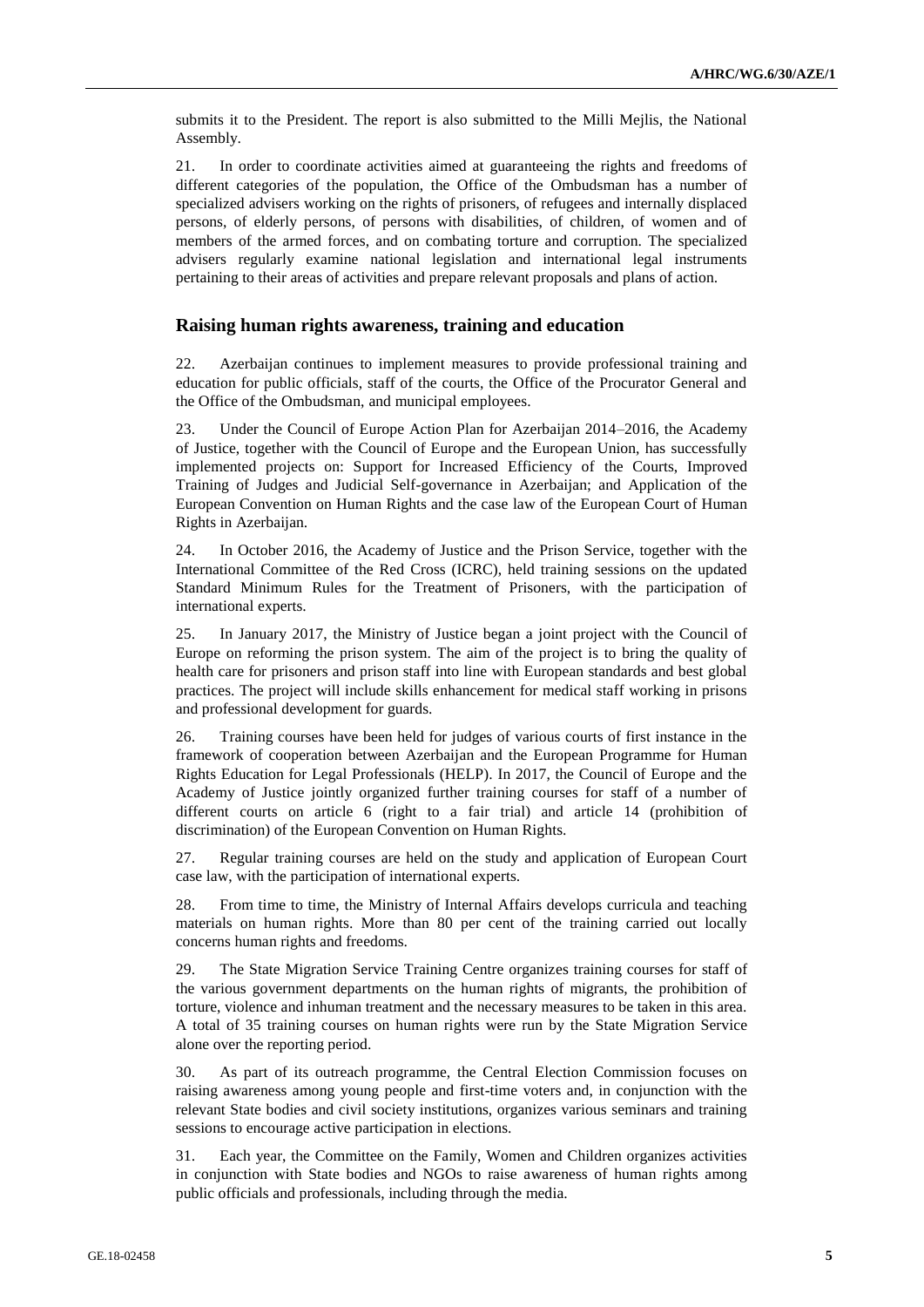## **Civil and political rights**

## **Freedom of thought and expression, freedom of information**

32. The promotion of freedom of thought and expression and the freedom of information are key in building a State based on the rule of law and civil society in Azerbaijan. Government information policy is directed at ensuring consistent and comprehensive guarantees of the constitutionally recognized freedom of thought and expression and the right of citizens to receive information.

33. In conformity with article 50 of the Constitution, State censorship of the media, including the press, is prohibited.

34. Freedom of thought and expression is guaranteed by the Constitution and other relevant legislation. In order to ensure the effective exercise of this right, the Government has initiated various measures to guarantee the freedom of the media and to strengthen their financial and technical resources. The measures include reduced taxation on the media, the provision of loans, payment of their debt from the State budget and direct financial support.

35. The Government regularly provides financial assistance from the State budget to the Presidential State Fund to Support the Development of the Media. Financial support is allocated primarily for the development of freedom of thought, expression and information, to support the independence of the media, for professional development for journalists, to strengthen their social protection, and to fund projects and programmes aimed at the development and improvement of their work.

36. There are currently more than 5,000 media outlets in Azerbaijan. Another relevant factor is the rapid growth in the number of Internet users in the country, which now exceeds 78 per cent of the total population.

37. It should be noted that the Broadcasting Act regulates the legal, economic and organizational foundations of television and radio broadcasting with the aim of guaranteeing every person the freedom of information, opinion and speech and the right to open and free discussion. The Act has been examined by Council of Europe experts and found to be consistent with international standards. Foreign radio stations are not banned from broadcasting in Azerbaijan and are barred only from national frequencies. The aim of this is to promote the development of local media and, to that end, priority access to broadcasting on national frequencies is given to local radio stations. As in European countries, foreign radio stations are able to broadcast in Azerbaijan on short wave, as well as through the Internet, by cable and by satellite.

38. The bill on defamation initiated by the Government has been discussed with the Venice Commission. On the basis of the Commission's findings in 2013, international practice is being studied further, taking into account the balance of interests of society, given the existence of mixed approaches to its application.

39. As part of the joint Council of Europe-European Union project on freedom of expression and freedom of the media in Azerbaijan, a round-table discussion was held in Baku on 31 May 2016 on the topic of defamation.

40. All the conditions have been established in Azerbaijan for the free operation of representatives of the media, human rights defenders and civil society actors, allowing them to fully enjoy their rights and freedoms, and they are not subjected to any kind of harassment.

41. National legislation prohibits the use of pressure or physical violence against representatives of the media or local human rights organizations. Guided by the principle of the equality of all before the law, only persons suspected of having committed a specific offence may be charged, irrespective of their position or type of activity.

42. All offences, including against journalists and human rights defenders, are fully investigated, appropriate measures are taken and perpetrators are prosecuted and duly punished.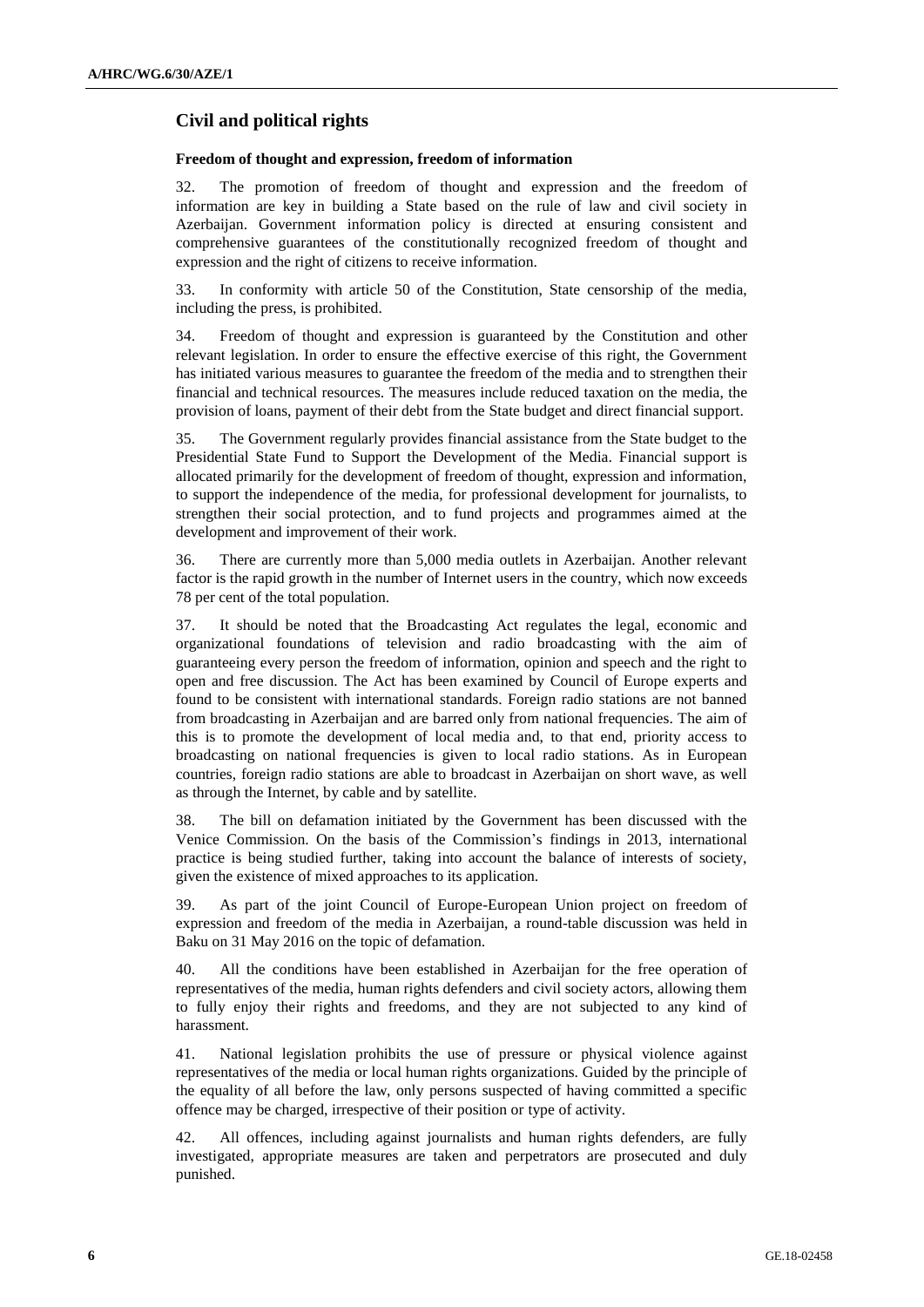### **Freedom of assembly**

43. Freedom of assembly is guaranteed by the Constitution and international agreements to which Azerbaijan is a party and is regulated by the Freedom of Assembly Act.

44. The Act provides that no restrictions may be placed on the freedom of assembly other than such as are prescribed by law and are necessary in a democratic society in the interests of national security or public safety, for the prevention of disorder or crime, for the protection of health or morals or for the protection of the rights and freedoms of others.

45. Under article 5 of the Act, the local executive authorities must be notified in writing of the route of any march through the streets, and of the place and time of the assembly, in order to facilitate coordination and any necessary measures. A reasoned decision in respect of the assembly is sent to the organizers within three working days. At the same time, restrictions necessary in a democratic society and provided for in the law may be applied in accordance with national legislation.

### **Freedom of conscience**

46. There is a high level of religious tolerance in Azerbaijan, international conferences and meetings are held on religious topics, and discrimination between citizens on the basis of their religious beliefs is prohibited.

47. The State registration of religious communities active in the country is based on the requirements of the Freedom of Religion Act. Article 12 of the Act provides that religious institutions may operate only once they have been registered and included in the State register of religious institutions.

48. As at 1 October 2017, 783 religious communities were officially registered. Of those, 755 were Muslim and 28 were non-Muslim religious communities (17 Christian, 8 Jewish, 2 Baha'i and 1 Krishna Consciousness community).

49. The State Committee on Cooperation with Religious Organizations provides an expert assessment of religious literature (in print and on electronic devices), audio and video materials, goods, products and other religious materials, and monitors their production, importation and distribution and their sale in specialized sales points, after labelling with a reference mark.

50. Religious literature and other religious materials may be imported and distributed freely only after assessment and labelling by the State Committee. Restrictions apply only to literature that promotes religious extremism, terrorism and ideas contrary to the principles of patriotism or calls openly for social resentment and hostility.

## **Right of association**

51. Under article 58 of the Constitution, everyone has the right to create any association, including a political party, trade union or any other voluntary association, or to join an existing association.

52. Appropriate legislation, including laws on political parties, trade unions and NGOs, has been adopted to guarantee that right.

53. The Government continues to take consistent measures to support civil society. The implementation of legislative and institutional reforms in the area, the adoption of the Framework for State Support for NGOs and the establishment of the Presidential Council on State Support for NGOs create favourable conditions for the development of those organizations.

54. The "personal electronic window" information system has been set up to facilitate information sharing between NGOs and State agencies; it offers information as provided for in the law and reports in electronic form, as well as other e-services.

55. Azerbaijani legislation does not make it mandatory for local NGOs to register officially as legal entities. Local NGOs may conduct their activities without being officially registered.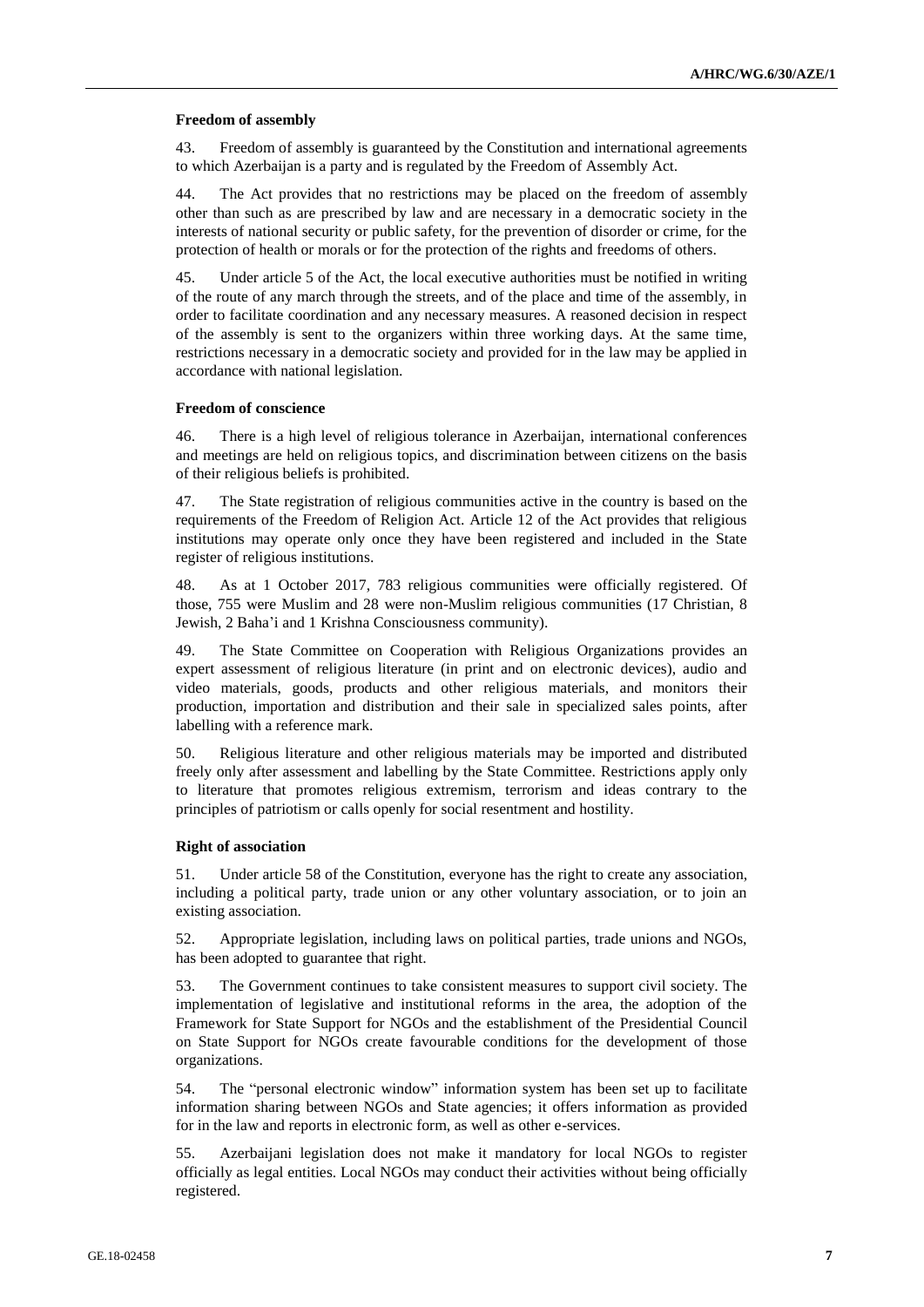56. Under Act on Registration of Legal Entities and the State Register, official registration is mandatory for commercial organizations and offices or subsidiaries of foreign legal entities. A bill on social sector procurement has been drafted with the aim of the further development of civil society.

57. On 21 October 2016, the Head of State signed a decree on the application of the single window principle to the procedure for the allocation of grants by foreign donors in Azerbaijan; the aim was to support the activities of civil society, facilitate procedure for the allocation of grants by foreign donors, ensure transparency and target available funds. The single window principle has been in operation since 1 January 2017.

58. In 2017, in implementation of the decree, the government decision concerning the regulations governing registration of agreements on the allocation of grants and the rules on eligibility of foreign donors to award grants in Azerbaijan was modified.

- 59. This has led to positive changes to the process of authorization to award grants:
	- The donor does not have to apply directly to the Ministry of Finance for authorization to award the grant. The person in receipt of the grant has the same right.
	- The whole procedure is implemented by the coordinating agency (Ministry of Justice), which must ensure that the procedure for authorizing the right to award the grant, through the submission of documents to the Ministry of Finance and then registration of the grant, is completed in one day.
	- The number of documents required for the donor to receive authorization to award the grant and for it to be registered has been halved, and legal certification of certain documents is no longer required.
	- The period of examination of the documents submitted to receive authorization to award the grant has been halved.

60. Neither the Ministry of Justice nor any other authority has the right to intervene in the internal affairs of NGOs. Disputes between an organization and its members are resolved by the courts on the basis of applications from the members.

61. A platform for dialogue between the Government and civil society was set up in 2016 under the National Action Plan for Open Government, 2016–2018. Ten State bodies (including the Office of the President) and all interested NGOs are represented on the platform.

62. There are currently more than 3,200 NGOs registered in Azerbaijan. Around 500 of them work in the area of human rights. In 2017, the Presidential Council on State Support for NGOs funded 484 NGO projects, to a total of 3,049,900 manats. Ninety-eight of the projects directly concern human rights and fundamental freedoms.

## **Right to vote**

63. Political parties representing different political interests, coalitions of political parties and referendum advocacy groups are guaranteed free and voluntary participation in elections and referendums in the country.

64. The observation of elections is regulated by the Electoral Code. The electoral process is monitored by observers on their own initiative or on the initiative of a registered candidate, political party, coalition of political parties or referendum advocacy group, or on the initiative of an NGO working in the area of elections.

65. Elections held in Azerbaijan attract many local and international observers and are closely reported by local and foreign media. For the municipal elections held in 2014, there were 50,551 local observers; for the elections to the Milli Mejlis in 2015, there were 503 international observers from 40 international organizations and 65,818 local observers; for the referendum in 2016, there were 117 international observers from 18 international organizations and 53,531 local observers.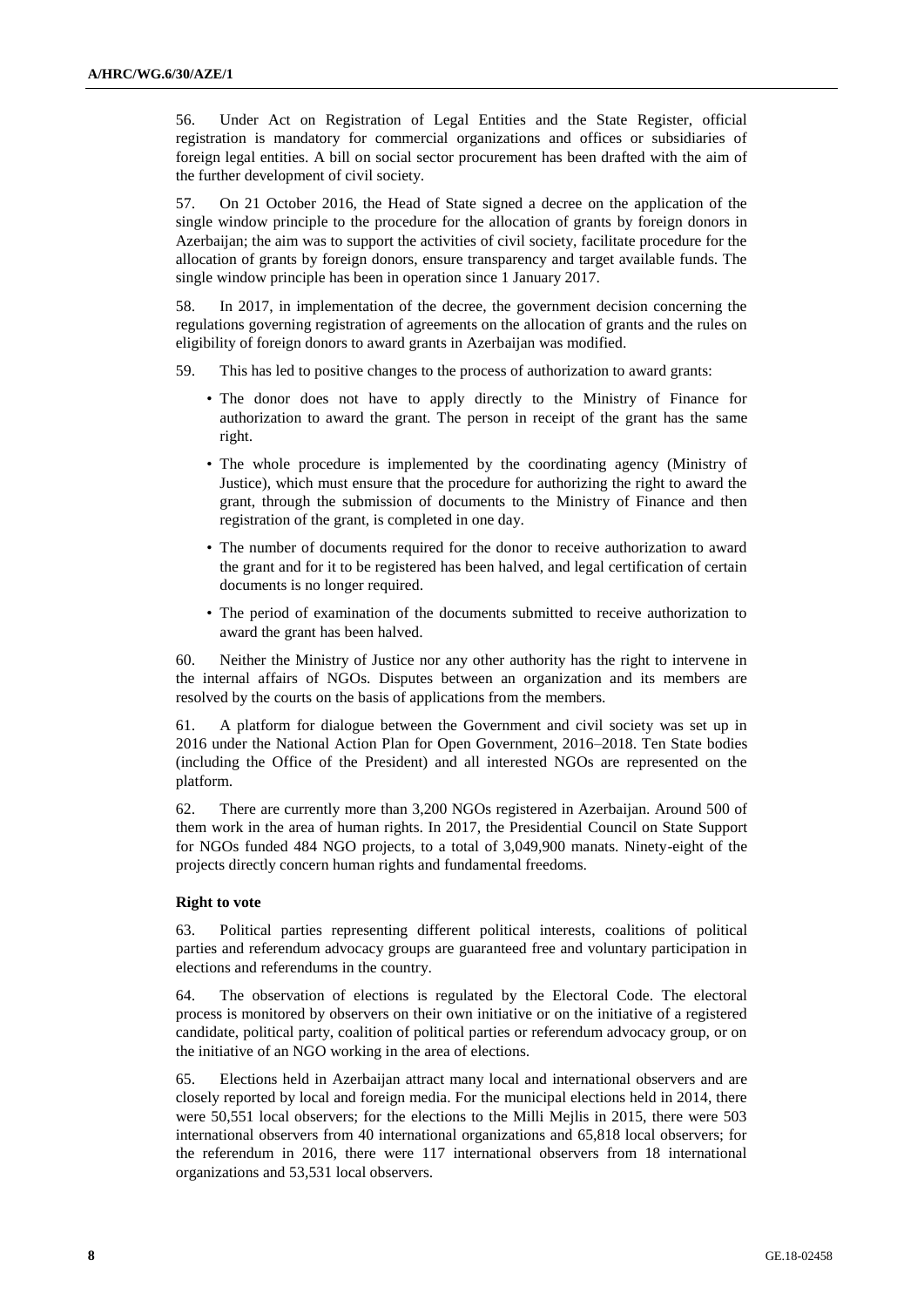66. During the 2016 referendum on amendments to the Constitution, an exit poll was conducted by four bodies, two of which were working with authoritative international organizations (AJF & Associates, Inc. from the United States of America and OpinionWay, a French sociological research institute).

67. With webcams installed in 1,000 polling stations, Internet users were able to go onto the webpage of the Electoral Commission and directly observe the voting process, the vote counting, assessment of the results and the preparation of the official reports on the outcome of the vote.

## **Reform of the judicial system**

68. The measures taken to ensure the independence of the judicial system, improve the functioning of the courts and court infrastructure, establish a single Internet portal and the "electronic court" information system and to introduce electronic services have significantly improved the provision of legal aid to citizens, ensured transparency and responsiveness and enhanced the efficiency of judicial decision enforcement.

69. Pursuant to a presidential order of 13 February 2014, citizens may submit electronic applications to the courts. As part of the Judicial Services and Smart Infrastructure Project, conducted jointly with the World Bank, the single Internet portal of the judiciary (www.courts.gov.az) has been updated and an "e-Court" section added.

70. The Road Map to Support Small and Medium-sized Businesses, adopted by presidential decree on 16 March 2016, provides for the early establishment of a mediation body, the creation of an appropriate legislative framework, the establishment of a mediation council and other organizational matters.

71. To that end, international experience has been studied and proposals drawn up offering potential models for a mediation body for the country. An agreement has been reached with the Council of Europe and the European Union on joint projects in this area.

72. In the framework of the Judicial Modernization Project, conducted jointly with the World Bank, the court administration has been equipped with modern information and communications technology. New high-performing buildings have been opened for the court complexes in Sabunçu and Şəki, Yasamal and Narimanov district courts in the capital, and Ganja, Oğuz, Gadabay, Quba, İmişli and Qabala district courts. Modern premises are currently being built for eight courts.

73. Experts from the European Commission for the Efficiency of Justice of the Council of Europe commended the Government of Azerbaijan for the work done in effectively reforming the justice system, establishing a unique judicial infrastructure, and introducing the latest information technologies and innovations.

74. In October 2017, Azerbaijan was awarded the prize for its project "Court Pulse — The Management Revolution" in the Crystal Scales of Justice competition of the Council of Europe.

### **Improved prison conditions**

75. In February 2017, the President signed a decree on improving the prison sector, humanizing penal policy and expanding the use of alternative forms of punishment and non-custodial measures.

76. The decree provides for modernization of the prison sector, the upgrading of prison infrastructure, improved monitoring of conditions for convicted prisoners, the expansion of production facilities, the formation of a trained prison workforce, the organization of appropriate protection for facilities, improved transparency and the prevention of cases that create conditions favourable to corruption and other negative phenomena.

77. To organize effective oversight of the enforcement of non-custodial sentences and improve governance in that area, the decree provides for the establishment of a probation service under the Ministry of Justice. The President has also instructed the Government to prepare a list of electronic monitoring devices that may be used on convicted persons and the regulations governing them.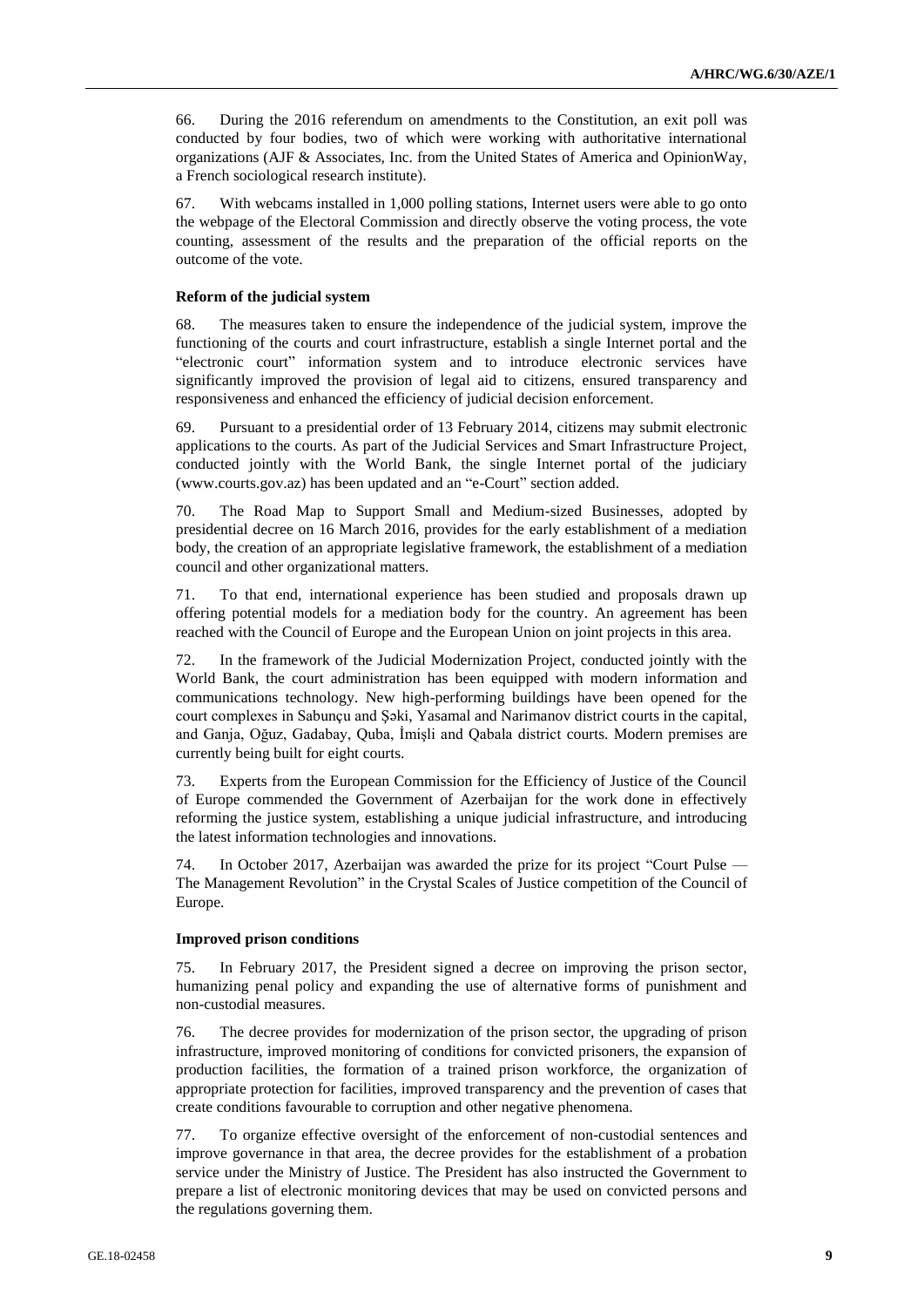78. The Criminal Code was amended by an Act of 20 October 2017. The approximately 300 amendments introduced included the decriminalization of 15 types of offence, the introduction of non-custodial penalties for 158 offences and the exemption of 22 offences from criminal liability, subject to reconciliation with the victim and redress.

79. Pardons and amnesties are widely used in Azerbaijan. Over the past five years, the President has issued nine acts of pardon, applicable to 1,378 convicted prisoners. During the same period, the Milli Mejlis has also approved two Amnesty Acts covering 21,000 persons.

80. Six new prisons are under construction: they include a prison facility for women and juveniles in Baku, a prison complex in the village of Umbaki and prisons in the towns of Ganja, Lenkoran and Kyurdamir.

81. The Government attaches particular importance to cooperation with international organizations in the area of prisons. From 16 to 24 April 2015, members of the Subcommittee on Prevention of Torture undertook a visit to Azerbaijan, during which they visited police stations, pretrial and temporary detention facilities, remand centres, prisons, psychiatric hospitals and social welfare institutions.

82. An agreement has been reached on a further extension of the agreement signed in 2000 with ICRC, under which that organization's representatives have the right of unimpeded access to places of detention in Azerbaijan.

83. Work on improving medical care for prisoners is continuing. Modern medical equipment is being purchased, new diagnostic methods are being introduced, exchanges of experience are being conducted with other countries and improvements are being made to the organization of the medical service. In the framework of the provision by ICRC of psychosocial care in prisons, training courses are being held for psychologists working for the prison service.

84. All the modern methods recommended by the World Health Organization (WHO) for identification and laboratory diagnosis (including molecular and genetic diagnosis) of tuberculosis are used in the country's prisons. Azerbaijan was the first country in the world to use a new rapid test for tuberculosis, which gives an accurate diagnosis in a very short time (100 minutes), in its prisons. There has been a reduction every year over the past 20 years in the incidence of tuberculosis in prisons, and the number of deaths from tuberculosis has fallen 100-fold. A WHO collaborating centre on tuberculosis in prisons, the only such centre in the world, was opened in Azerbaijan in 2014.

85. In accordance with the Optional Protocol to the Convention against Torture and Other Cruel, Inhuman or Degrading Treatment or Punishment, the Office of the Commissioner for Human Rights (the Ombudsman) has been designated as the national preventive mechanism. Thus the national preventive group is based in the Office of the Ombudsman.

86. The Ombudsman and the national preventive group have the right, at any time, without hindrance and without prior notification, to visit and monitor police stations, places of pretrial detention, remand centres, prisons and psychiatric institutions, as well as places where persons who cannot leave voluntarily are detained.

87. In addition, the Public Affairs Committee of the Ministry of Justice, which is composed of prominent human rights defenders and representatives of human rights NGOs, also has the right to unimpeded access to prisons, to hold individual meetings with prisoners and to learn about their conditions of detention. Since it was set up, the Committee has carried out more than 660 unimpeded visits to various penal institutions in the country.

88. In line with the United Nations Rules for the Treatment of Women Prisoners and Non-custodial Measures for Women Offenders (the Bangkok Rules), gender equality is respected and the staff of specialized correctional facilities for women and of the special remand centre corps are female.

89. The health screening of women prisoners on entry into remand centres includes comprehensive screening to determine primary health-care needs and to identify any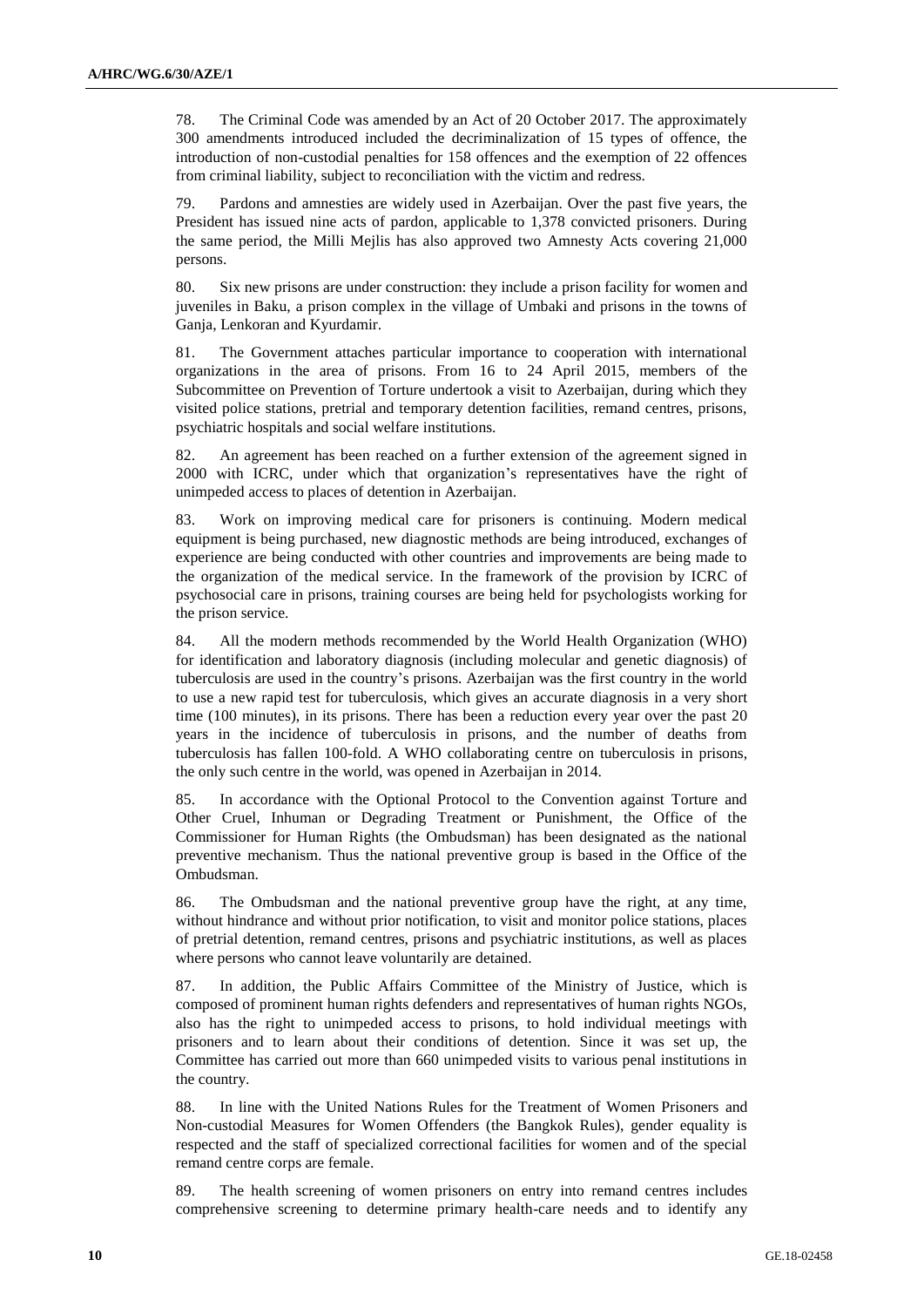contagious diseases. Pregnant and breastfeeding women may not be held in punishment cells. Women's facilities and remand centres have provision for the children of women prisoners under the age of 3 years. The children's meals and improved living conditions are paid for by the State. Women prisoners are provided with information on the prevention of diseases, including HIV and other sexually transmitted diseases. Women's facilities and remand centres have in-house female psychologists.

### **Combating corruption**

90. The National Action Plan for Open Government, 2016–2018, was approved by a presidential decree of 27 April 2016. It includes improvements to anti-corruption legislation, the development of proposals for corruption-related offences, mitigation of liability for economic crimes and their decriminalization, awareness-raising in the fight against corruption, measures to improve electronic services and greater participation of civil society and the public.

91. Encouraging the public to play a direct role in the management of public affairs, public oversight over the activities of central and local authorities and cooperation with the public are important components in ensuring transparency in public entities. To that end, the Public Participation Act was adopted on 22 November 2013.

92. Suggestions, statements and complaints submitted by the public to State agencies are important tools in the promotion and protection of human rights. In this regard, the Citizens' Appeals Act, aimed at informing the local and central authorities about violations of the law, was adopted on 12 November 2015.

93. Under a presidential decree of 5 February 2013 approving the Statutes of the egovernment portal and measures to expand electronic services, a number of government services were included in the e-government portal so as to provide a single window for electronic services.

94. A presidential decree of 3 February 2016 provided for the establishment of appeals boards in central and local executive bodies to ensure transparency and objectivity in the treatment of complaints made by corporate entities and business persons.

95. To improve the provision of quality public services using innovative methods, the network of centres of the State Agency for Services and Social Innovations under the Office of the President (ASAN) and the list of services provided are being continuously expanded.

96. ASAN service centres now offer more than 250 services provided by 10 government agencies and a number of private companies. They have considered more than 17 million applications since they were first set up.

97. ASAN service centres exist in the regions as well. Public services are also available in the regions through vehicles fitted with special mobile ASAN service equipment.

98. In 2015, the Agency launched ASAN Radio 100 FM, a pioneering project aimed at providing the necessary information to a wider audience by radio.

99. In 2015, ASAN was awarded the prestigious United Nations Public Service Award.

100. The ASAN Visa portal was launched in 2016 to simplify the procedure for issuing visas to foreign nationals and stateless persons wishing to visit Azerbaijan.

101. ABAD (Simplified Support for Family Businesses) centres were established in 2016 to support citizens playing an active role in the country's socioeconomic development, the development of small and medium-sized enterprises, greater employment and the formation of competitive family businesses.

### **Implementation of the National Action Plan to Combat Human Trafficking**

102. The National Action Plan to Combat Human Trafficking, 2014–2018, is being implemented. The Government has taken account of the recommendations of the Council of Europe Group of Experts on Action against Trafficking in Human Beings (GRETA) and has amended the procedure for the repatriation of victims of trafficking. The Programme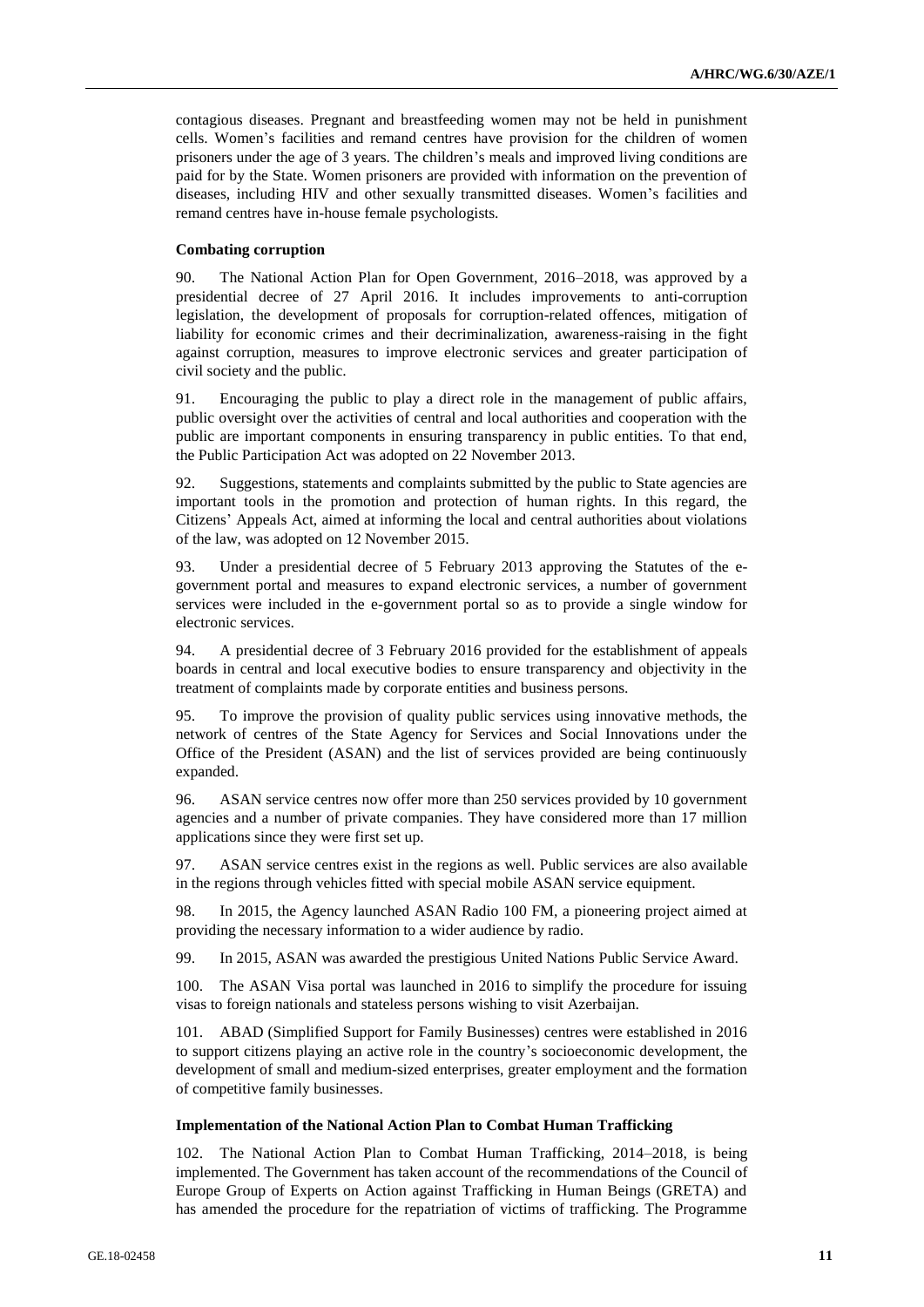for the Social Rehabilitation and Reintegration into Society of Child Victims of Trafficking and the guaranteed amount of social services provided from the State budget to persons or families in difficulty were adopted pursuant to government decisions of 6 February and 22 April 2014.

103. Further government decisions of 2 June and 14 October 2015 introduced new provisions into a number of regulations and rules governing transparency in the management and disbursement of aid for trafficking victims and the involvement of NGOs in the activities of special facilities caring for such persons.

104. In 2016 and the first nine months of 2017, 133 victims of trafficking were assisted with reintegration into society: 43 were given employment and sent on vocational training courses. Single payments were made to 130 victims. Forty-nine young children being cared for in shelters (31 in 2016, 18 in the first nine months of 2017) were included in different educational programmes.

105. Records show that 117 young victims of trafficking being looked after in shelters joined various educational programmes: 31 of them were supported through the Heydar Aliyev Foundation and 35 through the Azerbaijani Children's Association, benefiting from alternative education programmes, logical thinking and health care.

106. In 2016, the Centre for the Victims of Trafficking, run by the State Social Protection Fund of the Ministry of Labour and Social Protection, provided 93 victims of trafficking with social, legal, medical and psychological assistance.

107. During the first six months of 2017, 60 such persons were given various types of assistance and sent to the Centre for Victims of Trafficking.

108. Some of those individuals were provided with several types of assistance at the same time, in accordance with their needs. Fifteen persons received legal assistance, 20 received psychological support and 12 persons received medical care. With the assistance of the State Employment Service under the Ministry of Labour and Social Protection, measures were taken to provide employment for eight individuals, and two persons were placed on training courses.

109. The measures taken to prevent trafficking and forced labour, to protect victims and to raise awareness in this area were commended in documents produced by the Council of Europe, Organization for Security and Cooperation in Europe and other international organizations.

## **Economic, social and cultural rights**

## **Economic development and social policy**

110. Priorities at the current stage in the country's socioeconomic development include ensuring its sustainable and balanced economic development and accelerated development in the regions.

111. The State Programme for the Socioeconomic Development of the Regions of Azerbaijan, 2014–2018, is being implemented. The State Industrial Development Programme for 2015–2020 has been adopted.

112. The National Coordinating Council on Sustainable Development was established under a presidential decree of 6 October 2016. The relevant road maps were approved by presidential order on 16 March 2016. They cover 11 major economic sectors and include an economic development strategy and action plan for 2016–2020, a long-term perspective to 2025 and a targeted perspective for the post-2025 period.

113. Significant steps were taken during the reporting period towards the creation of industrial and technological parks and industrial zones, with eight industrial parks established. The industrial parks, which meet contemporary demands and have a competitive production infrastructure, play an essential role in ensuring the country's balanced economic development, introducing innovative management and advanced technologies, creating new productive sectors and providing employment.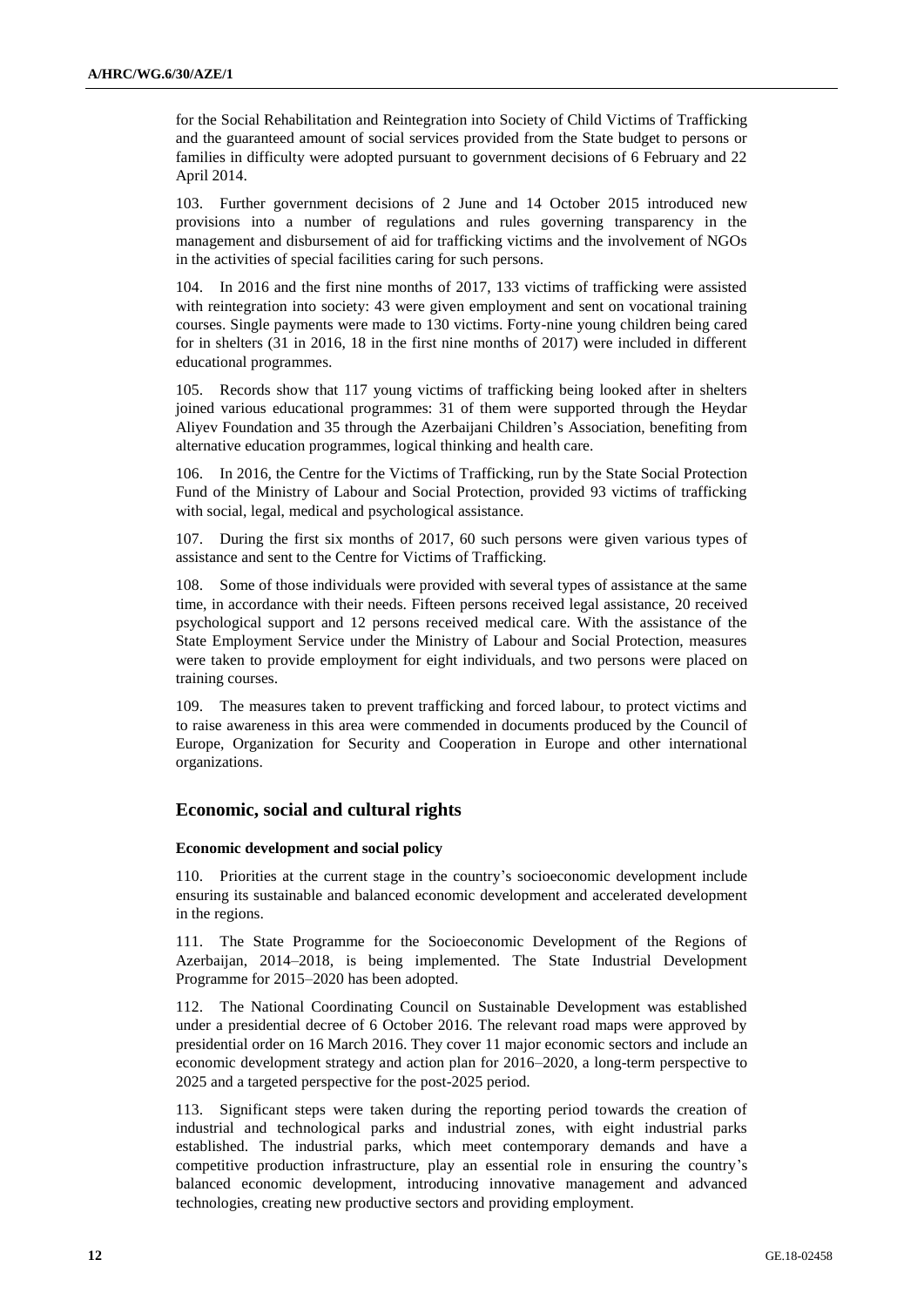114. Over the past 14 years, about 34,000 entrepreneurs have been granted preferential loans to an amount of more than 2 billion manats. Of that total, 76 per cent were allocated to the regions and 24 per cent to areas of Baku. Business incubators have been set up in regional development centres in the towns of Xaçmaz and Yevlax to support individuals starting businesses.

115. The country's gross national product has increased by 8.9 per cent over the past five years, standing at 60.4 billion manats in 2016. Overall, 1.68 million jobs were created between 2003 and 2016, 1.26 million of them permanent. During the first nine months of 2017, some 226,000 new jobs, including 171,000 permanent posts, were created.

116. The economic reforms have contributed to a rise in the standard of living among the population, resulting in a growth in real household income of 21.1 per cent over the period 2012–2016, to 45.4 billion manats in 2016.

117. A sample-based survey of the economically active population, conducted in line with International Labour Organization methodology, showed that the economically active population in  $2016 - 5,012,700$  persons — was 6.9 per cent higher than in 2012, the number of those persons who were employed had risen by 7.1 per cent to 4,759,900 and unemployment had fallen from 5.2 per cent to 5.0 per cent.

118. Over the first nine months of 2017, US\$ 8.3 billion were invested in the country's economy, mostly from abroad.

119. Large projects to establish transit facilities in Azerbaijan have been implemented. These include, in particular, the international seaport and shipbuilding yard, the TRAСECA transport corridor and work on the North-South and East-West transport corridors. The Baku-Tbilisi-Kars railway, which forms part of the Silk Road and is the shortest link between Europe and Asia, was commissioned on 30 October 2017.

120. The successes achieved by Azerbaijan in recent years have been reflected in the reports of international organizations and financial institutions. In the World Economic Forum Global Competitiveness 2017–2018 report, Azerbaijan ranks thirty-fifth out of 137 countries.

121. In 2017, the city of Baku was nominated as a candidate to host World Еxpo-2025. The theme of the exhibition — "Developing Human Capital, Building a Better Future" and the subthemes — "Talent: the future of education", "Vitality: the future of health" and "Achievement: the future of work" — align with three of the United Nations' Sustainable Development Goals, as expressed in the 2030 Agenda for Sustainable Development.

122. Comprehensive measures aimed at strengthening the Government's social policies continue to be implemented. The State Programme on Poverty Reduction and Sustainable Development, 2008–2015, and the State Programme on Social and Economic Development in Baku and its Villages, 2011–2013 and 2014–2016, aimed at eradicating poverty in the country, are being implemented.

123. As a result of the targeted steps taken in the framework of the programmes, the poverty rate fell from 6 per cent in 2012 to 5.9 per cent in 2016. The average monthly nominal wage of a worker in 2016 was 1.3 times the 2012 figure, at 499.8 manats.

124. In accordance with various presidential decrees and orders, the amount of pensions and social benefits increased by more than 10 per cent on 1 February 2016.

125. As at 1 January 2017, 558,100 members of 132,400 families were receiving targeted State social assistance and 368,800 were allocated social benefits. To end the dependence of low-income families on social assistance, "self-support" single-payment social assistance programmes have been introduced for the first time in the country.

126. There are growing numbers of projects on sustainable clean drinking water supplies and renovation of sewerage networks. Currently, the Water Supply and Sanitation in Small Towns project is being co-financed by the Azerbaijani Government and the Japan International Cooperation Agency. The project seeks to improve the use of water supplies and sanitation services, to a development timeline of 2030. Projects to rebuild the drinking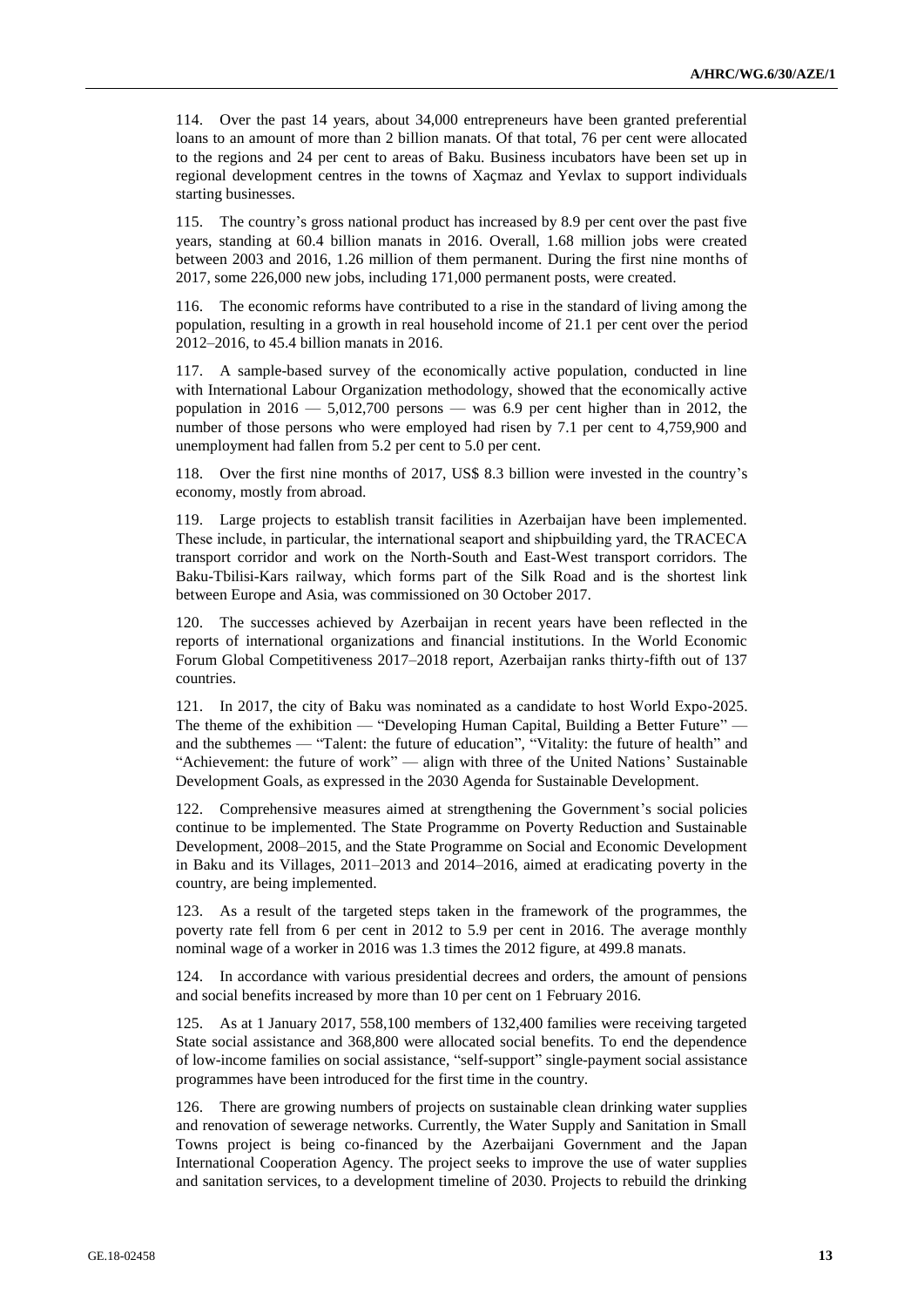water systems in Qusar and Naftalan have been completed and the construction of drinking water and sanitation networks in Xaçmaz and Xızı is ongoing.

### **Health care**

127. Much has been done to strengthen the financial and technical base of health care, with the building, renovation and reconstruction of new health facilities fitted with modern equipment, including in remote areas. The amount of the State budget allocated to health care increases each year. Over the past 14 years, over 500 health facilities have been refurbished and fitted with modern medical equipment. Several medical facilities have been built and are now operational; they include the Thalassemia Centre, which has already saved the lives of hundreds of people.

128. A total of 702.5 million manats was allocated to health care from the State budget in 2016, representing an increase of 42.4 per cent compared to 2011. That rise has made it possible to have 7.3 per cent more medical institutions in 2016 than there were in 2011, and 6.8 per cent more hospital beds.

129. The Government's health-care measures have led to a significant growth in the provision of medical services to mothers and children, patients with cancer and endocrine disorders and those suffering from hereditary blood diseases, chronic kidney disease and diabetes. Timely vaccination has achieved significant results in the fight against infectious diseases.

130. The Government continues to cooperate actively and implement joint projects with WHO, the United Nations Children's Fund (UNICEF), the World Bank, the European Commission, the relevant United Nations bodies and other organizations.

131. New health centres with modern medical equipment and advanced technologies are being set up in the regions under the State Programme for the Socioeconomic Development of the Regions of Azerbaijan, 2014–2018.

132. Azerbaijan is continuing its work to combat diabetes. The State pays constant attention to provision for the treatment and prevention of diabetes. The 2016 State Programme on Assistance to Persons with Diabetes, 2016–2020, is being implemented.

133. Azerbaijan was the first of the countries of the Commonwealth of Independent States to adopt a government diabetes programme, under which virtually all patients with diabetes are provided with free treatment and medical supplies — good quality insulin and blood glucose meters.

134. The Heydar Aliyev Foundation has a number of projects aimed at raising public awareness of diabetes. It also collaborates with foreign companies that have a wealth of experience in treatment of the disease. Furthermore, the Ministry of Health is also working on the prevention and treatment of many diseases, including cardiovascular diseases and thalassemia, in adults and children.

## **Reproductive health**

135. A number of projects introduced at the beginning of 2017 are aimed at preventing sex-selective abortion and educating young people in this area. The projects are being supported by the office of the United Nations Population Fund and the representation of the European Union in Azerbaijan, with the participation of the Ministry of Labour and Social Welfare, the Ministry of Youth and Sport and the State Committee on the Family, Women and Children.

136. With the support of the Ministry of Health and the Ministry of Education, measures have been taken to raise awareness about reproductive health in schools. A working group comprising representatives of the above ministries has also developed teaching materials on reproductive health for the general secondary level.

137. Improved mother and child health-care services is one of the main directions of State social policy.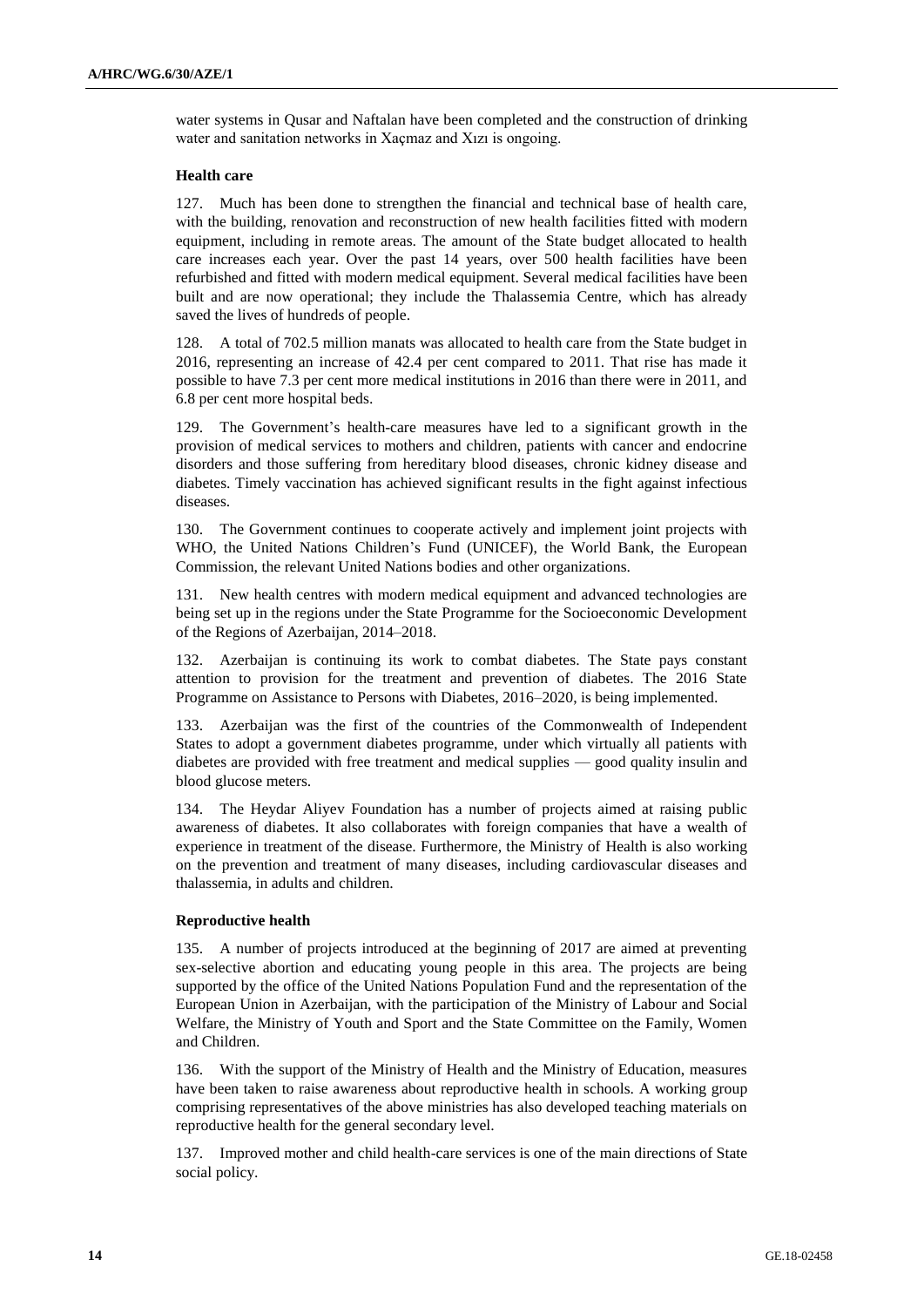138. The State Mother and Child Health-care Programme, 2014–2020, was adopted to improve the quality of treatment and preventive care for women and children in the country. Under the Programme, reforms to perinatal care, based on regionalization, are being extended, maternity clinics are receiving better equipment and awareness campaigns on reproductive health and family planning are being conducted.

139. The adoption of this Programme, the introduction of "electronic health maps" for newborns and the adoption of the Infectious Diseases Immunization Programme have played an important role in protecting women's and children's health.

## **Education**

140. Improved educational facilities in the country and the reforms to the education system are helping to bring positive change in this area. State spending on education in 2016 was up by 38.3 per cent compared to 2011, to 1,754.4 million manats.

141. The literacy rate and the primary enrolment ratio grow each year. Over the past five years, the net enrolment ratio in primary education rose from 99.7 per cent to 99.8 per cent.

142. The gross enrolment ratio in education for 6–21-year-olds rose from 72.1 per cent in the 2011/12 academic year to 85.6 per cent in 2016/17. As of the beginning of the 2016/17 academic year, there were 4,452 daytime general education institutions, of which 348 provided teaching in other languages.

143. The number of preschools in the country in 2016 was 5 per cent higher than in 2011. As at the beginning of the 2016/17 academic year, there were 51 higher education institutions — 38 public and 13 private — in Azerbaijan, catering for a total of 163,779 students.

144. That figure is 14.4 per cent higher, or 20,633 more, than in 2011/12. At the beginning of 2016/17, 47.3 per cent of students were female and 52.7 per cent were male. The State pays the tuition fees of orphans and children without parental care living in State children's institutions.

145. Refugees and internally displaced persons studying in fee-paying State higher and secondary educational institutions are exempt from tuition fees. Children of refugees and internally displaced persons are provided with textbooks and teaching aids free of charge.

146. Foreign nationals and stateless persons accepted in institutes of higher education are given the necessary opportunities to receive an education. Foreign students have all legal rights and freedoms, including the right to apply to judicial and public bodies for protection of personal property, family and other rights. Foreign students are taught using the standard educational programmes and curricula adopted in the country's educational establishments. On completing their course of study, foreign students receive a government document showing their standard educational qualification.

147. Over the past five years, up to 6,000 young teachers have received compensation and additional allowances to go to teach in rural schools; this has had a positive impact on the quality of education there.

148. In 2016, on the initiative of the Ministry of Education, 10 higher educational establishments in the country set up the Maarifchi student loan fund, which is aimed at creating equal access to higher education by providing student loans. The fund is currently working with 14 universities in the country.

149. In grades 1 to 9 of general education schools, the "Man and society" section of the subject "World Knowledge" includes study of the key rights and obligations set forth in the Constitution and the Convention on the Rights of the Child.

#### **Intercivilizational and intercultural dialogue**

150. Azerbaijan continues to contribute to the development of multiculturalism and plays an active role in strengthening intercivilizational and intercultural dialogue.

151. On the initiative of the President, the Seventh Global Forum of the United Nations Alliance of Civilizations was held in Baku from 25 to 27 April 2016. During the Forum,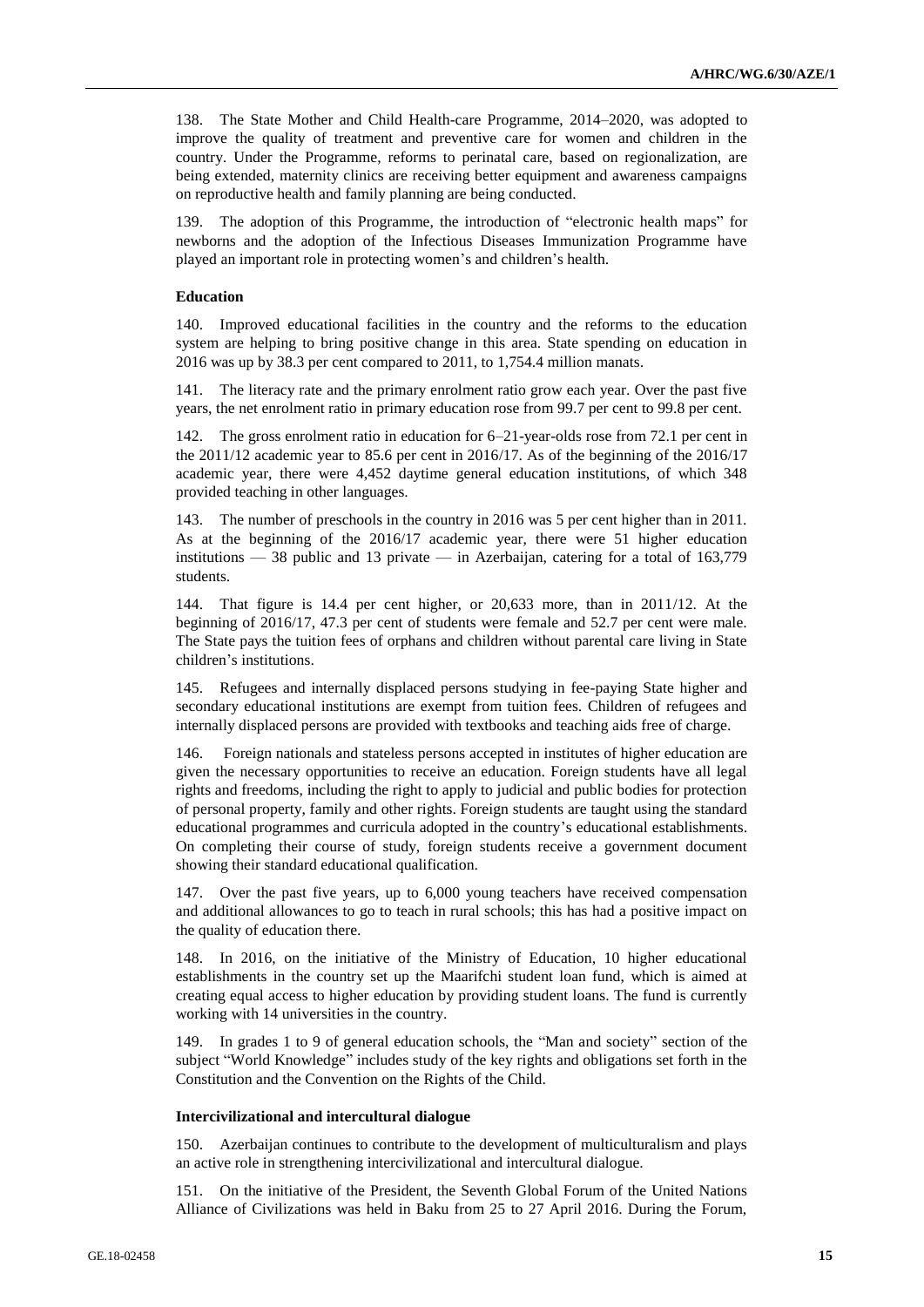questions were raised about new challenges and threats, including the prevention of discrimination, xenophobia and racism, how to combat aggressive separatism and measures aimed at strengthening intercultural and interreligious dialogue and promoting multiculturalism.

152. The Baku Process, which was launched by the President in 2008, is an international forum for intercultural dialogue held every two years. It provides a platform for the coordination of international efforts to strengthen tolerance and understanding and combat discrimination, extremism and xenophobia in society.

153. The Baku International Multiculturalism Centre was established by presidential decree on 15 May 2014. Pursuant to the relevant presidential decrees, 2016 was declared the "Year of Multiculturalism" and 2017 the "Year of Islamic Solidarity".

154. The Heydar Aliyev Foundation makes a major contribution to the development of multiculturalism and tolerance in the country. One of the Foundation's projects, "Azerbaijan — the address of tolerance", includes the reconstruction and restoration of mosques, churches, temples, both in Azerbaijan and elsewhere. The Catacombs of Marcellinus and Peter in Rome were restored under a bilateral agreement between the Heydar Aliyev Foundation and the Holy See.

155. The Heydar Aliyev Foundation has also provided financial support for the restoration of five fourteenth-century stained-glass windows in Strasbourg Cathedral, carried out the restoration of works of art in the Park of Versailles Palace in Paris that have been on the World Heritage List since 1979, and assisted in the restoration of seven tenthto-twelfth-century churches in the Department of Orne in France. It has also supported the restoration of the Capitoline Museums in Rome.

## **Rights of specific groups or persons**

### **Promotion and protection of women's rights and gender equality**

156. The Government is continuing to take systematic and coherent measures to raise awareness of and combat discrimination against women.

157. On 25 November 2014, the State Committee on the Family, Women and Children, together with the United States Agency for International Development, the United Nations Population Fund, the Office of the United Nations High Commissioner for Refugees, the United Nations Development Programme, Counterpart İnternational and the Women's Association for Rational Development, has led a campaign to strengthen the role of women in social development.

158. Since 2016, the State Committee on the Family, Women and Children and the Azerbaijan Micro-finance Association have held special training courses for women on financial literacy and starting your own business.

159. Women's desire to be competitive in the labour market on an equal footing with men in the market economy and assert themselves in the new labour relations through their abilities, capacities and skills, provides an opportunity for their greater representation in governance, entrepreneurship and other areas.

160. As at 1 January 2017, 28.6 per cent of all public officials (30,090 persons) were women.

161. The measures taken in Azerbaijan have led to gender parity in secondary and tertiary education (the ratio of educated women to educated men in the 15–24 years age group is 100 per cent). In specialized secondary schools, girls represent 67.4 per cent of the total number of students.

162. The First Vice-President of the Republic of Azerbaijan, the Chair of the State Committee on the Family, Women and Children, the Chair of the State Examination Centre, 1 of the 3 Vice-Presidents of the Milli Mejlis, 3 deputy ministers, the deputy leader of the State Committee on the Family, Women and Children, the deputy leader of the Audit Chamber, 78 deputy heads within the executive authorities, the Minister of Culture and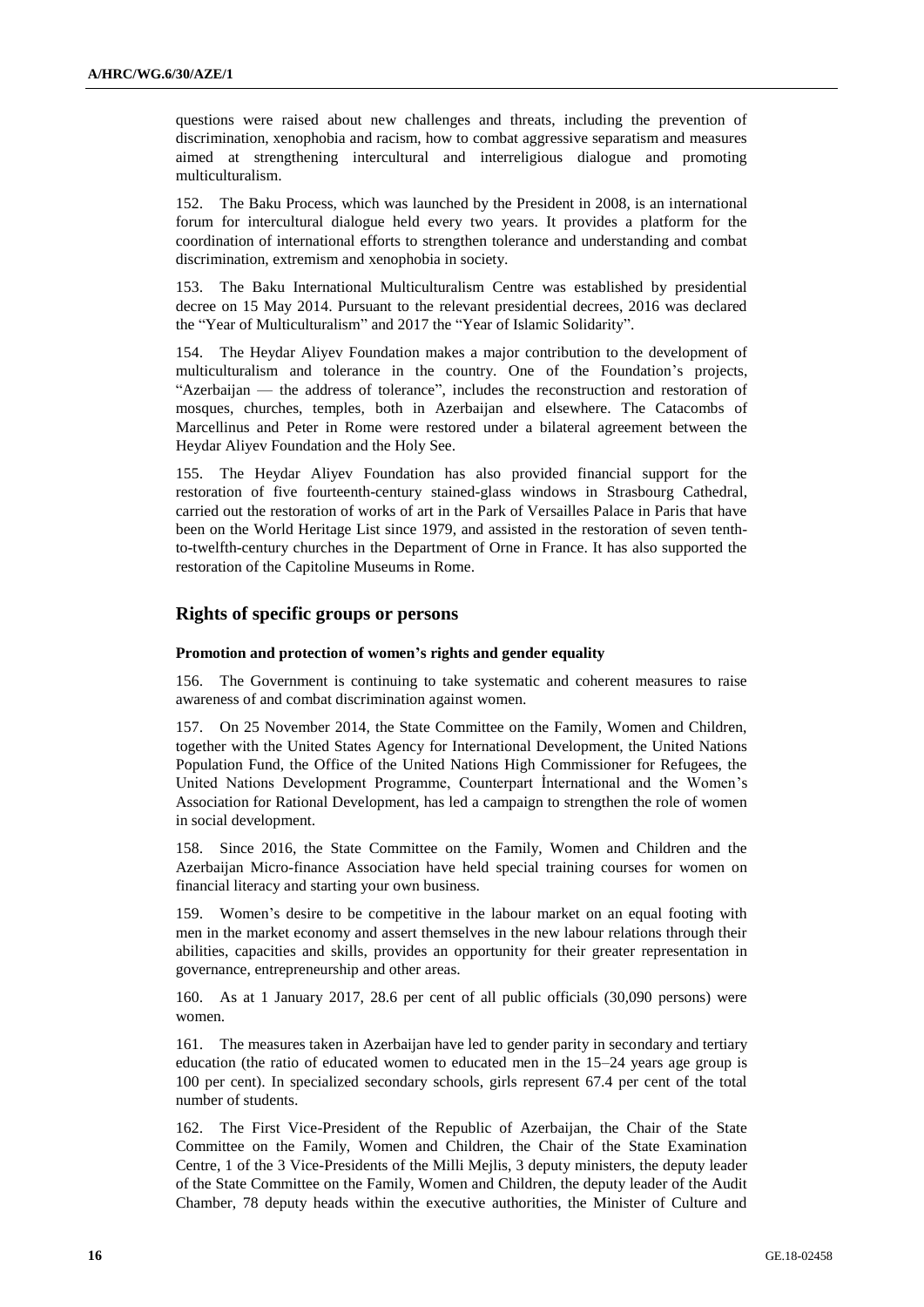Tourism of the Naxçivan Autonomous Republic, the Vice-Chair of the Cabinet of Ministers of the Naxçivan Autonomous Republic and the Chair of the Committee of the Naxçivan Autonomous Republic are women.

163. In the 2015 parliamentary elections, 21 of the 125 deputies elected were women. At the municipal elections held in 2014, 5,236 of the 14,963 municipal representatives elected and 302 municipal chairs were women.

164. There are approximately 180 women in the diplomatic service, including in leadership positions: 2 Extraordinary and Plenipotentiary Ambassadors, an Ambassador-atlarge and 2 department heads in the Ministry of Foreign Affairs.

165. Women are also represented in the judiciary, with 58 female judges, including 7 in the Supreme Court, 12 in courts of appeal and 39 in courts of first instance, and women chairs of the Civil Division of the Supreme Court, the Sumqayıt Court of Appeal and the Jebrail District Court. There is also a woman judge on the Judicial Council. Over 1,200 women are employed in the judiciary, accounting for 20.3 per cent of the total number of actual staff. Seventy-six women hold senior management positions.

166. There are 2,810 women serving in the internal affairs agencies (1,274 are senior, middle-ranking or junior officers and 1,536 are members of the civilian staff), representing 10 per cent of the total personnel.

## **Domestic violence**

167. In 2015, the State Committee on the Family, Women and Children set up a special database with information from various government agencies and rehabilitation centres for victims of domestic violence, and measures concerning rehabilitation, integration and the provision of legal assistance, as well as on the perpetrators of violence.

168. Special monitoring groups, with members from a number of State agencies, have been set up to prevent violence against women and children; centres for victims of domestic violence have also been opened.

169. Work to prevent domestic violence is being carried out in collaboration with women's and children's NGOs, the Council of Europe and other international organizations. There are plans to introduce "family psychologists" and to set up a monitoring mechanism for victims of domestic violence.

170. The Ministry of Internal Affairs and police forces in the country operate the 102 call centre, an information portal, an email address and a telephone hotline. In 2016 and the first 9 months of 2017, 10,304 offences against women, including 3,893 violent offences, were reported. Criminal cases were brought against 5,025 perpetrators.

### **Promotion and protection of children's rights**

171. Legislation continues to be improved and practical measures taken to protect the rights of children in the country.

172. Pursuant to the 2012 State procedure for monitoring the implementation of children's rights, the State protects children, by social, legal, economic, medical and educational means, from all forms of exploitation and heavy, harmful or dangerous work and dangerous impacts and takes measures to eliminate or prevent the circumstances that lead to violations of their rights.

173. In 2016 and the first 9 months of 2017, measures were taken in cooperation with the UNICEF country office, the Baku office of the Organization for Security and Cooperation in Europe and the Alliance of NGOs, in the context of the Children's Legal Clinic and the Children's Police Room to provide legal aid to 834 young children on the preventive list.

174. As at 1 January 2017, monthly social allowances were being paid to 71,900 children under the age of 18 with disabilities, 437 guardians of orphans or children deprived of parental care, as well as persons disabled by war, persons with class I and class II disabilities resulting from the Chernobyl disaster and children of long-service military personnel, regardless of income. Social monthly benefits were also paid to 2,657 families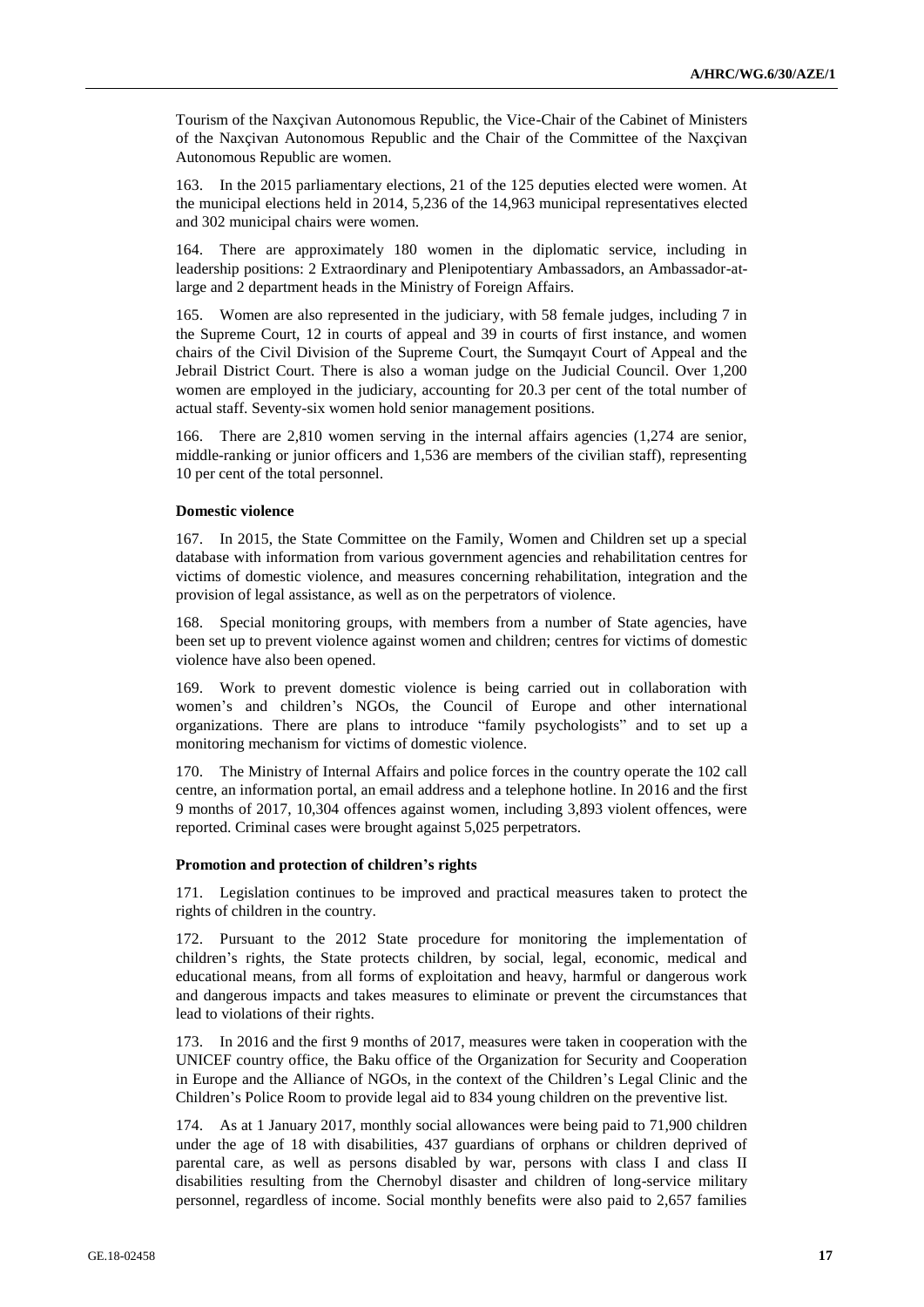for 2,707 children under the age of 1 year and to 3,100 women with more than five children, for 9,000 children. Single lump-sum allowances were paid on the births of 99,200 children.

175. The 2016 recommendations of the Committee on the Elimination of Racial Discrimination have been taken into account in improvements made to national legislation. In paragraph 32 of its concluding observations, the Committee recommended that the Government should make the legislative amendments necessary to ensure that all children born in the State party are issued with a birth certificate, irrespective of the ability of the parents (in respect of foreign nationals and stateless persons) to present residence registration papers. Accordingly, paragraph 2.5.7 of the State Civil Registration regulations was amended by government decision on 21 July 2017.

176. It should be noted that Azerbaijan does not typically have social factors such as high levels of poverty and low levels of development, which are the main causes of conditions that lead to the sale of children, child prostitution, child pornography, child sex tourism and increased likelihood of children being exposed to such problems.

177. Around 25,000–26,000 crimes are committed in the country each year, approximately 2 per cent of them by minors. Based on the statistics of such cases, it would not seem expedient to establish juvenile courts, as they would not have a sufficient workload. It may be more appropriate in Azerbaijan to encourage judges to specialize in juvenile justice, as the law provides the necessary regulatory frameworks for the implementation of juvenile justice.

178. The rules on liability for corporal punishment of children are contained in the Criminal Code and the Code of Administrative Offences. In addition, the Domestic Violence Act includes measures to combat psychological, physical and other violations against children. Teachers are prohibited under the Education Act from using any physical or psychological violence against students.

## **Promotion and protection of the rights of persons with disabilities**

179. The Government is currently considering a bill on the rights of persons with disabilities that takes account of proposals and recommendations made by civil society organizations and the Committee on the Rights of Persons with Disabilities. The bill is being drafted in line with the provisions of the Convention on the Rights of Persons with Disabilities and covers the basic principles of State policy in this area, the prevention of disability, State guarantees and social welfare, habilitation and rehabilitation, employment and other areas.

180. The "Azerbaijan 2020: Look into the Future" framework covers the preparation and implementation of projects aimed at preventing isolation of persons with disabilities and ensuring unhindered access for them to social infrastructure, as well as increasing the number of social and vocational rehabilitation centres, which help them develop skills and capabilities, thus increasing their employment opportunities.

181. Pursuant to a presidential decree of 14 September 2015 on improving the system for assessing disability and special needs, a subsystem for medical and social expertise and rehabilitation, known as TSERAS, was introduced into the Ministry of Labour and Social Protection centralized information system. The introduction of the TSERAS subsystem has helped to ensure transparency in the assessment of disability and special needs.

182. The European Union twinning project launched in September 2017 that is supporting the Ministry of Labour and Social Protection in the modernization of government employment services provides for new services to promote employment of persons belonging to vulnerable groups, especially persons with disabilities.

183. An Action Plan on Child Protection and Social Protection for 2016–2017 was signed on 18 May 2016 as part of the 2016–2020 programme of cooperation between the Ministry of Labour and Social Protection and UNICEF. The Plan includes training courses on the basic principles and methods used in social inclusion services for children with disabilities.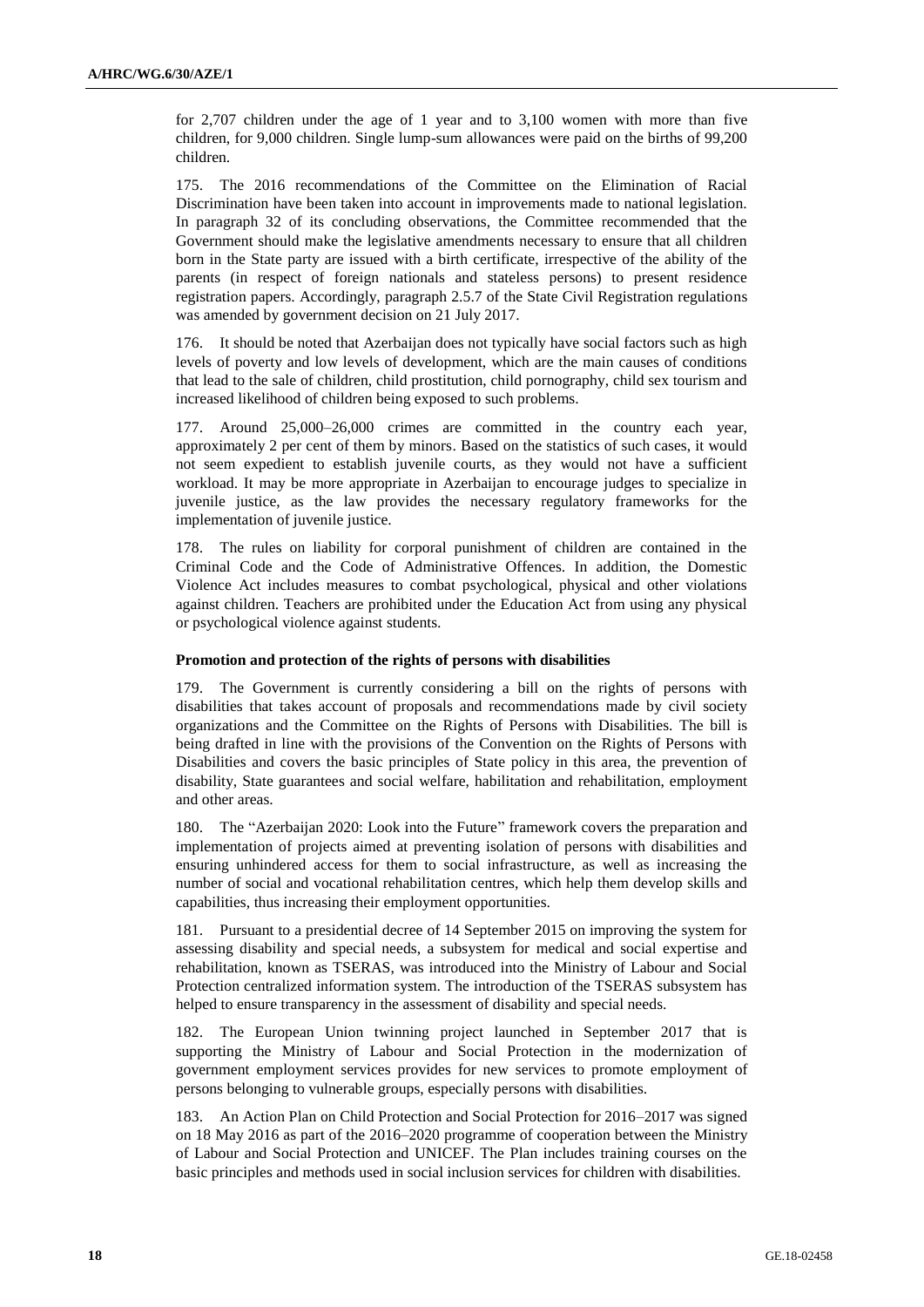184. In 2015, a pilot programme aimed at bringing children with disabilities into inclusive education in secondary schools was launched jointly with UNICEF. In 2016– 2017, a pilot project on inclusive primary education was extended to six secondary schools.

185. On 14 December 2017, the President approved the State Programme for the Development of Inclusive Education for Persons with Disabilities, 2018–2024. The aim of the Programme is to provide equal access to all levels of education and to create a barrierfree environment for persons with disabilities.

186. Work is continuing to provide apartments and vehicles from public funds for persons with disabilities. In 2016, 252 homes (118 apartments and 134 individual houses) for persons in this category were built and handed over. During the first 9 months of 2017, 59 individual houses were constructed and allocated.

### **Promotion and protection of the rights of migrant workers**

187. In accordance with article 25 (3) of the Constitution, the State guarantees equality of rights and freedoms, irrespective of race, ethnicity, religion, language, sex, origin, property or official status, beliefs or membership of political parties, trade unions or other voluntary associations.

188. No restrictions may be imposed on human and civil rights and freedoms based on race, ethnicity, religion, language, sex, origin, beliefs or political or social affiliation.

189. According to the Labour Code, any discrimination between workers on the basis of factors unrelated to their professional qualities, skills and job performance or the results of their work is prohibited, as is the allocation of benefits and entitlements or the restriction of rights based directly or indirectly on these factors.

190. In accordance with article 75 of the Migration Code, except in cases provided for in the Labour Code, migrant workers shall enjoy the same working conditions as those established in law for Azerbaijani citizens, and they shall be paid in the same way as is established in law for Azerbaijani citizens.

191. Any matters related to the employment of migrant workers that are not covered by the Migration Code are regulated by the Labour Code.

192. All the guarantees provided in the Constitution and other legislation or regulations apply to migrant workers and members of their families. Article 60 guarantees protection of the rights and freedoms of all in the courts. All persons have the right to fair treatment in cases involving them and to consideration of their case within a reasonable time in administrative or judicial proceedings.

193. In its activities, the State Migration Service examines the possibility of legalizing the residence of any illegal migrants discovered. If it is possible to legalize a person's residence in the country, the necessary steps are taken. During the period 2013–2016 and the first 9 months of 2017, 13,112 persons were accorded legal residence status in line with national legislation.

### **Refugees and internally displaced persons**

194. Taking into account population growth, Azerbaijan is currently home to 1,200,000 refugees and internally displaced persons (IDPs).

195. Using resources allocated from the State Oil Fund and other sources, 96 modern housing complexes with a total area of 3.2 million square metres have been built for IDPs in more than 30 cities and regions of the country.

196. A total of 152 schools, 58 cultural centres, 59 kindergartens and 2 Olympic sports complexes have been built in the new settlements, with 730 km of roads constructed and 965 km of water pipes, 1,625 km of electricity cables and 465 km of gas pipelines laid. Investment costs provided for in the State budget have been used to complete the construction of 762 houses for Ahiska Turks.

197. Over the past 14 years, the monthly food allowance for IDPs has quadrupled, while the volume of public services has increased by 4.5 times.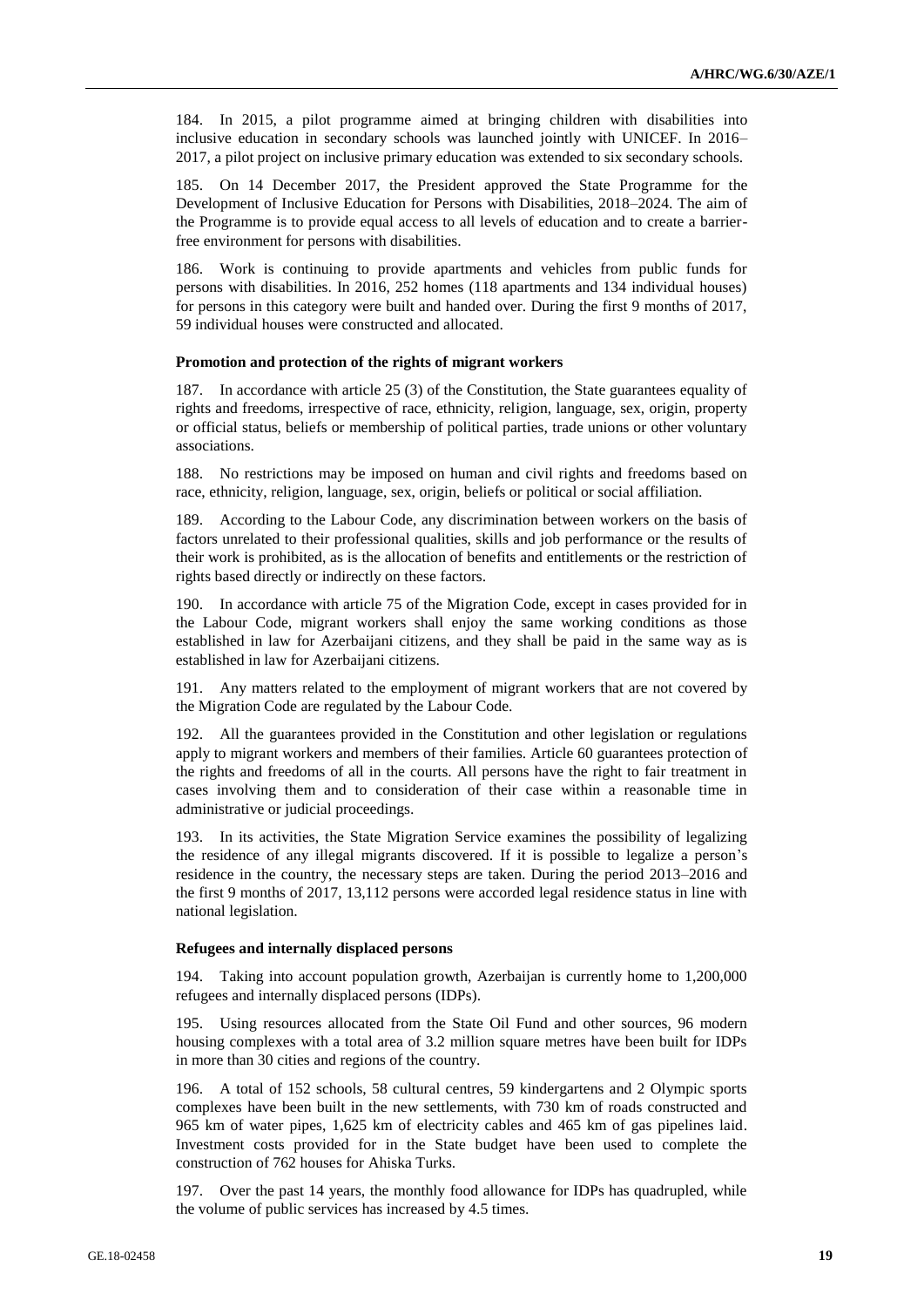198. Pursuant to a presidential decree of 23 January 2017 on the introduction of a single monthly allowance for IDPs and persons of equivalent status temporarily residing in individual dwellings, such persons receive 36 manats each month.

199. Over the past 14 years, 200,000 of the 380,000 IDPs capable of working have been given permanent employment in State sector organizations and 161,000 have been provided with temporary employment. Under the loan agreement between the World Bank and the Government of Azerbaijan, 910 microprojects worth 125 million manats have been implemented. A further 24,000 IDPs have been granted loans valued at 14.8 million manats.

200. In 2016, a new agreement was signed with the World Bank for a total of US\$ 78.5 million. Preferential loans in the amount of 40 million manats were granted through the National Business Support Fund to 2,000 IDPs to finance business investment projects. Over the past 14 years, the poverty rate among IDPs has fallen from 75 per cent to 12 per cent.

201. Article 39 of the Children's Rights Act provides that children are eligible for refugee status in Azerbaijan. The State takes appropriate measures to provide such children with the necessary protection and humanitarian assistance, organizes searches for their parents, cooperates with international organizations and provides the necessary support for the activities of NGOs. No requests for refugee status have been received from unaccompanied children during the reporting period.

# **III. Achievements, best practices and challenges**

202. Azerbaijan will continue to protect and promote human rights and freedoms at the highest level, to fulfil the international obligations arising from the international treaties to which it is a party, to work closely with international organizations and to contribute to the development of multiculturalism.

203. As it has done in the past, Azerbaijan will continue to ensure the timely submission of its periodic reports to the United Nations treaty bodies and the relevant committees of the Council of Europe; it will also continue to implement its National Plan of Action for More Effective Protection of Human Rights and Freedoms in the country.

204. However, Azerbaijan is not currently in a position to implement the provisions of the international human rights treaties to which it is a party in its territories occupied by Armenia. The Government of Azerbaijan does not bear any responsibility for violations of human rights and freedoms in those occupied territories until such time as they are liberated and the consequences of the occupation are fully eliminated.

205. The legal and political components for a settlement of the conflict are based on the norms and principles of international law, namely the principles of territorial integrity, sovereignty and the inviolability of internationally recognized borders, as set out in United Nations Security Council resolutions 822 (1993), 853 (1993), 874 (1993) and 884 (1993) and General Assembly resolution 62/243 (2008), together with the relevant documents and decisions of international organizations.

206. Seven hundred and thirty-eight historic sites, 14 memorial complexes and 1,107 cultural institutions in the occupied territories have been destroyed and looted. Three hundred and seventy-three mosques, ancient places of worship and other holy places have been looted and destroyed.

207. During its aggression against Azerbaijan, the Armenian side has committed gross violations of the norms of international humanitarian law; there have been numerous incidents of extrajudicial executions and mass shootings, torture and other cruel and inhuman treatment and punishment of peaceful Azerbaijani civilians, hostages and prisoners of war.

208. According to the State Commission of the Republic of Azerbaijan on Prisoners of War, Hostages and Missing Persons, as at 12 July 2017, there were 3,868 persons on the list of missing citizens of Azerbaijan. The fate of two Azerbaijanis, Dilgam Askerov and